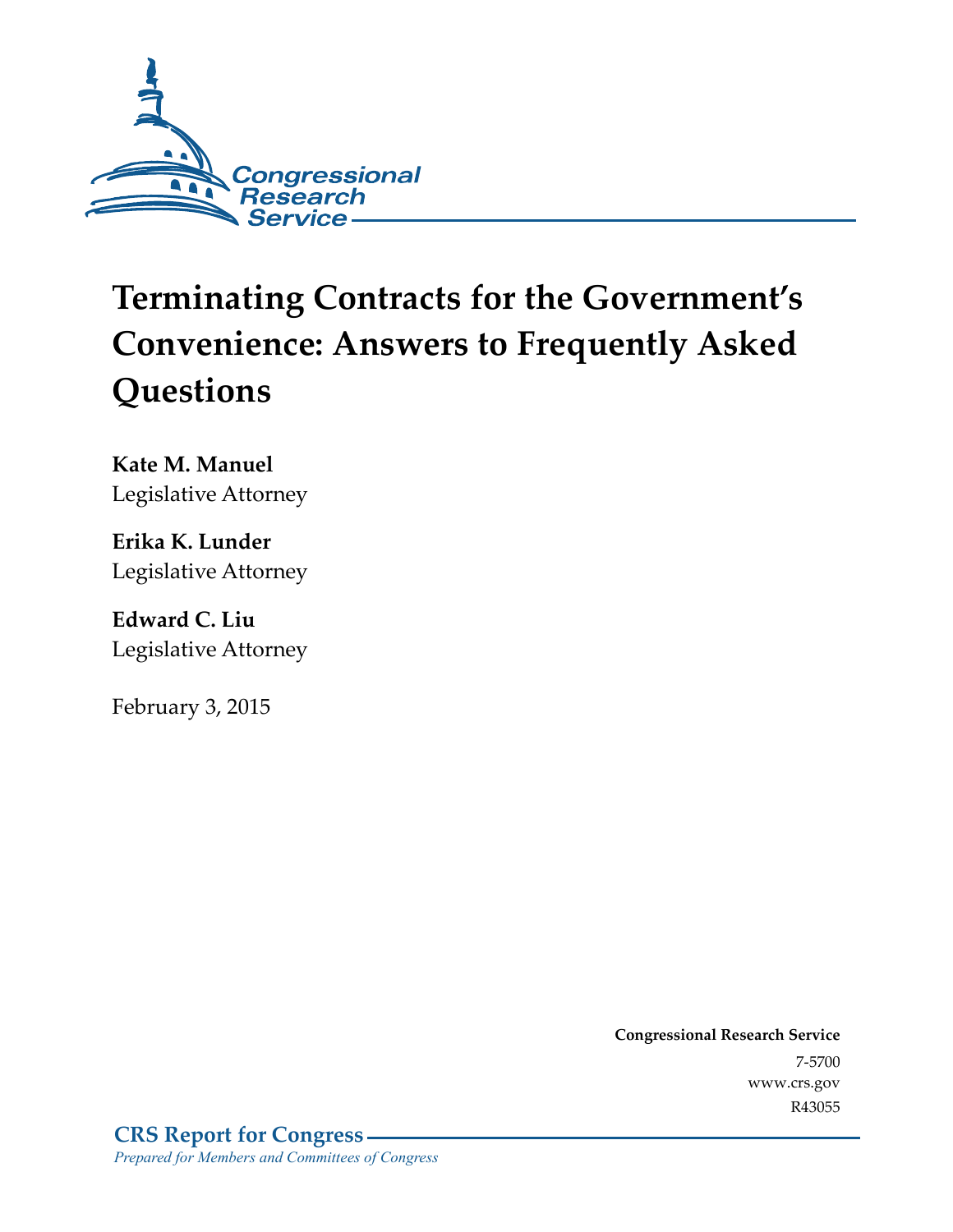### **Summary**

 "Termination for convenience" refers to the exercise of the government's right to bring to an end the performance of all or part of the work provided for under a contract prior to the expiration of the contract "when it is in the Government's interest" to do so. Federal agencies typically incorporate clauses in their procurement contracts granting them the right to terminate for convenience. However, the right to terminate procurement and other contracts for convenience has also been "read into" contracts which do not expressly provide for it on the grounds that the government has an inherent right to terminate for convenience, or on other related grounds.

Where termination for convenience is concerned, the "Government's interest" is broadly construed. Federal courts and agency boards of contract appeals have recognized the government's interest in terminating a contract when (1) the government no longer needs the supplies or services covered by the contract; (2) the contractor refuses to accept a modification of the contract; (3) questions have arisen regarding the propriety of the award or continued performance of the contract; (4) the contractor ceases to be eligible for the contract awarded; (5) the business relationship between the agency and the contractor has deteriorated; or (6) the agency has decided to restructure its contractual arrangements or perform work in-house. Terminations in other circumstances could also be found to be in the "Government's interest."

In contrast, terminations based on the contractor's actual or anticipated failure to perform substantially as required in the contract are known as "terminations for default." Such terminations are distinct from terminations for convenience in both their contractual basis and the amount of any recovery by the contractor in the event of termination. However, an improper termination for default will typically be treated as a constructive termination for convenience. Terminations for convenience are similarly distinguishable from "de-scoping" pursuant to any Changes clause incorporated in the contract. The Federal Acquisition Regulation (FAR) also distinguishes between termination for convenience and cancellation of multiyear contracts.

As a rule, the government cannot be held liable for breach when it exercises its right to terminate contracts for convenience because it has the contractual and/or inherent right to do so. This means that contractors generally cannot recover anticipatory profits or consequential damages when the government terminates a contract for convenience. The contractor is, however, entitled to a termination settlement, which, in part, represents the government's consideration for its right to terminate. The composition of any termination settlement can vary depending upon which of the "standard" Termination for Convenience clauses is incorporated into the contract, among other factors. Such settlements typically include any costs incurred in anticipation of performing the terminated work and profit thereon. Some settlements are "no cost"; others are sizable.

In certain cases, however, exercise of the right to terminate for convenience could result in breach of contract (e.g., the agency entered the contract with the intent to terminate).

Congress is perennially interested in termination for convenience because it is part of the overall framework of federal procurement. However, congressional interest has been particularly high in recent Congresses due to sequestration and other efforts to constrain federal spending. Some contracts were reportedly terminated, or considered for termination, for convenience in FY2013 as a result of sequestration. There has also been interest in ways to reduce the amount of funds that must be obligated or otherwise "reserved" to cover potential termination liability.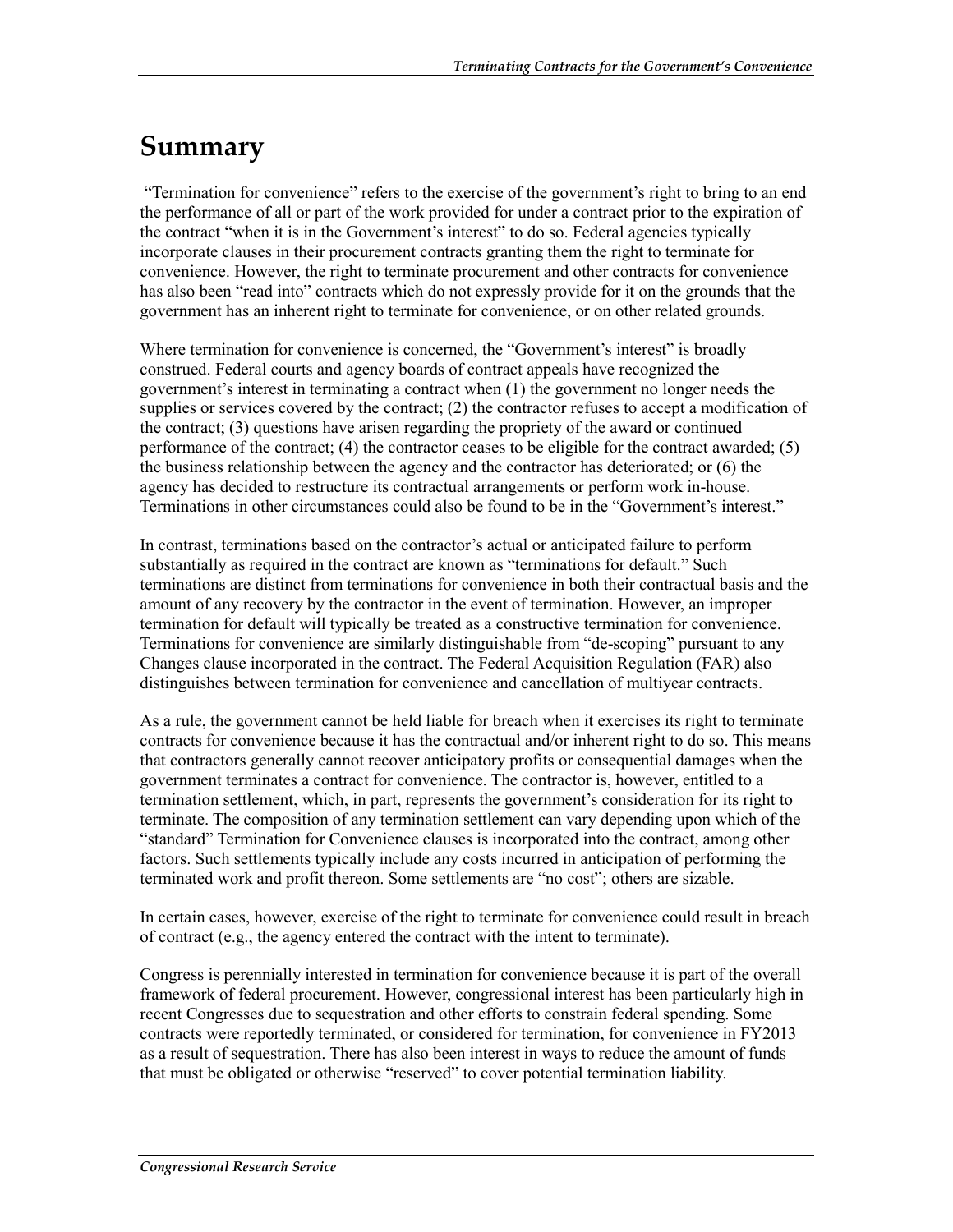# **Contents**

| How Does a Termination for Default Differ from a Termination for Convenience? 8     |  |
|-------------------------------------------------------------------------------------|--|
|                                                                                     |  |
| What Is the Difference Between Termination for Convenience and De-Scoping and       |  |
|                                                                                     |  |
|                                                                                     |  |
|                                                                                     |  |
|                                                                                     |  |
|                                                                                     |  |
| Could the Government Ever Face Liability for Breach by Terminating for              |  |
|                                                                                     |  |
| Why Must Agencies Generally Obligate or Reserve Funds for Termination Liability? 17 |  |

#### **Contacts**

|--|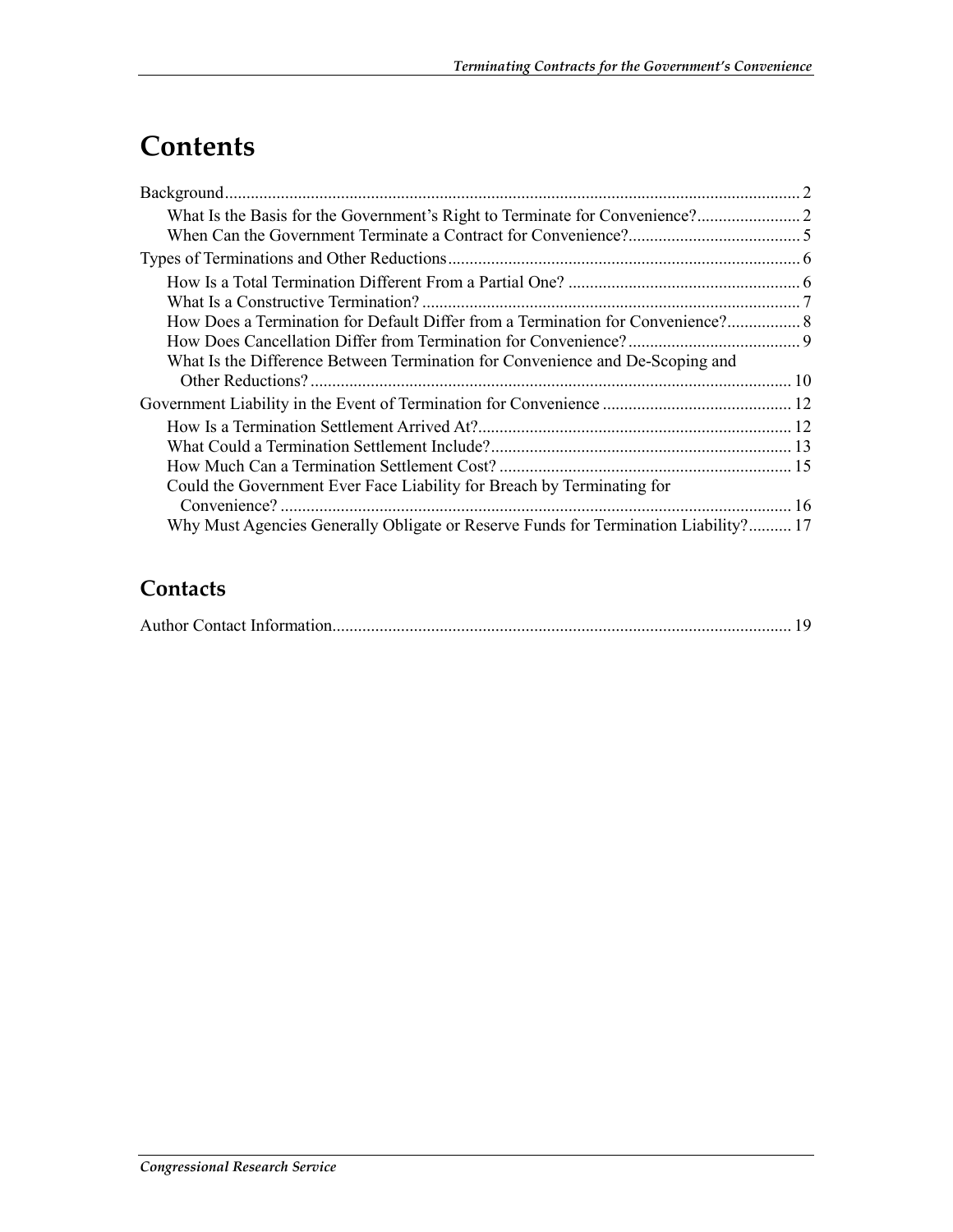ermination for convenience refers to the exercise of the government's right to bring to an end the performance of all or part of the work provided for under a contract prior to the expiration of the contract "when it is in the Government's interest" to do so.<sup>1</sup> Federal **Example 18 Contract of the exercise of the government's right to bring to an** end the performance of all or part of the work provided for under a contract prior to the expiration of the contract "when it is in the Governm to terminate for convenience.<sup>2</sup> However, the right to terminate procurement and other contracts for convenience has also been "read into" contracts which do not expressly provide for it on the grounds that the government has an inherent right to terminate for convenience, or on other related grounds. $3$ 

The right to terminate for convenience has historically been viewed as protecting the public interest by ensuring that the government does not have to pay for something that it may no longer need or want.<sup>4</sup> However, the exercise of this right generally also entails some compensation for the contractor because there arguably would not be a binding contract if one party were unilaterally able to end the contract with no liability to the other.<sup>5</sup> Failure to pay the contractor for the government's exercise of its right to terminate for convenience would also generally be viewed as unfair to agencies' contracting partners, and could diminish the willingness of vendors to deal with the government. This, in turn, could potentially result in the government having to pay higher prices for lower quality supplies and services, as the pool of potential vendors decreases.

Termination for convenience is a topic of perennial congressional and public interest since any government contract could potentially be so terminated. However, interest in termination for convenience has recently been heightened by the implementation of sequestration under the Budget Control Act (BCA) of 2011.<sup>6</sup> Some contracts were reportedly terminated, or considered for termination, for convenience in FY2013 as a result of sequestration.<sup>7</sup> In addition, because of

 $148$  C.F.R. §2.101.

<sup>&</sup>lt;sup>2</sup> See infra "What Is the Basis for the Government's Right to Terminate for Convenience".

<sup>&</sup>lt;sup>3</sup> See id. The focus of this report is generally upon procurement contracts. However, in at least one case, the government's right to terminate for convenience has been found to be an implied term of a non-procurement contract that did not expressly include it. *See, e.g.*, Aerolease Long Beach v. United States, 31 Fed. Cl. 342, *aff'd*, 39 F.3d 1198 (Fed. Cir. 1994) (finding that a Termination for Convenience clause is to be read into a lease of real property). Leases of real property do not constitute "acquisitions" for purposes of the Federal Acquisition Regulation (FAR) and, thus, do not include the standard Termination for Convenience clauses discussed below.

<sup>4</sup> *See, e.g.*, Russell Motor Car Co. v. United States, 261 U.S. 512, 521 (1923) ("With the termination of the war the continued production of war supplies would become not only unnecessary but wasteful. Not to provide, therefore, for the cessation of this production when the need for it has passed would have been a distinct neglect of the public interest."); United States v. Corliss Steam-Engine Co., 91 U.S. 321, 323 (1875) ("[I]t would be of serious detriment to the public service if the power of the head[s] of [federal agencies] did not extend to providing for all … possible contingencies by modification or suspension of the contracts and settlement with the contractors.").

 $<sup>5</sup>$  In order to constitute a binding contract, an agreement must impose cognizable burdens—known as "consideration"—</sup> upon each party. A contract that purported to provide one party with the right to bring the contract to an end at any time, without in any way performing as specified in the contract or otherwise compensating the other party, would be found to be nonbinding due to lack of consideration. *See, e.g.*, First Fed. S&L Ass'n of Rochester v. United States, 58 Fed. Cl. 139, 145 (2003).

<sup>6</sup> P.L. 112-25, 125 Stat. 240 (Aug. 2, 2011). For more on the BCA, see generally CRS Report R41965, *The Budget Control Act of 2011*, by Bill Heniff Jr., Elizabeth Rybicki, and Shannon M. Mahan. Sequestration under the BCA did not operate in FY2014 or FY2015 in the same way it did in FY2013. Thus, discussions of the effects of sequestration on government contracts often focus on events in FY2013.

<sup>7</sup> *See, e.g.*, Gov't Accountability Office, 2013 Sequestration: Agencies Reduced Some Services and Investments, While Taking Certain Actions to Mitigate Effects, GAO-14-244, Mar. 2014, at 182 (reporting that the Office of Personnel Management "terminated a contract with a call center that handled customer inquiries regarding retirement").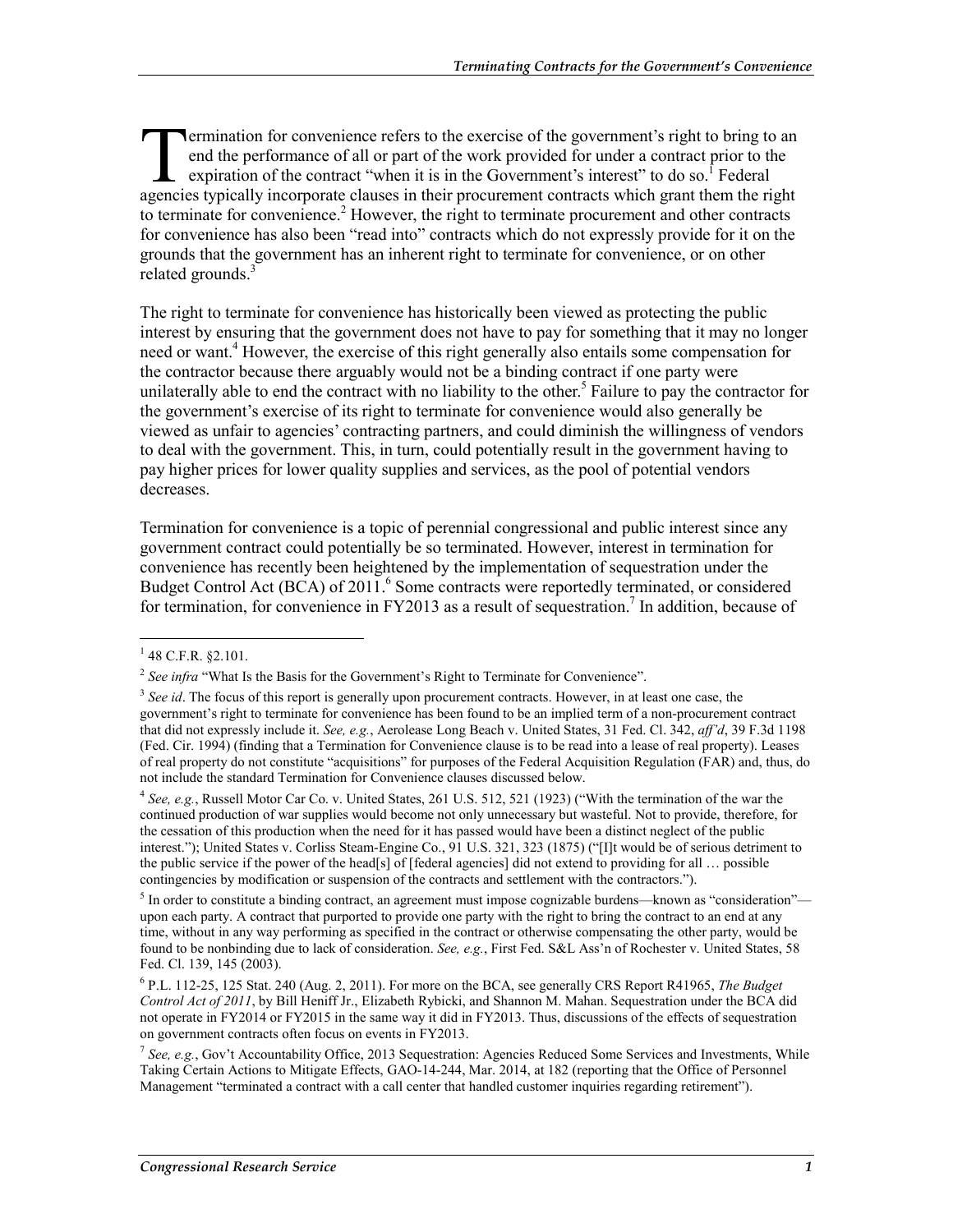agencies' diminished budget authority, questions have arisen as to how agencies might be able to reduce the amount that they must generally obligate or otherwise "reserve" to cover potential termination liability so that they can allot additional funds to performance of the contract, particularly early in the course of the contract's performance.<sup>8</sup>

This report provides answers to 12 questions regarding termination for convenience frequently asked by congressional committees and staff. These questions and their answers address everything from the contractual and other bases for the government's right to terminate to posttermination settlements between the government and the contractor. They also address differences between termination for convenience and termination for default, cancellation, and certain other actions that the government may take  $(e.g., "de-scoping"$  pursuant to a Changes clause). The questions and answers are organized into three sections, one of which provides background information. The other two address (1) differences between the various types of terminations and other reductions that agencies could make in the work performed under a contract; and (2) potential government liability in the event of a termination for convenience.

The report does not address the termination of agency programs or budget elements. Such terminations could potentially result in the termination of contracts. However, they would not necessarily do so. Similarly, language prohibiting an agency from terminating a "program, project or activity" (PPA) would generally not be construed to bar the agency from terminating contracts for that PPA<sup>9</sup>

# **Background**

1

The questions and answers in this section provide background information on termination for convenience, including (1) the legal basis for the government's right to terminate contracts for convenience; and (2) the circumstances in which the government may so terminate.

### **What Is the Basis for the Government's Right to Terminate for Convenience?**

The government's right to terminate contracts for convenience generally arises from the terms of its contracts.<sup>10</sup> The Federal Acquisition Regulation (FAR)—which governs many (although not

<sup>8</sup> *See infra* "Why Must Agencies Generally Obligate or Reserve Funds for Termination Liability?"

<sup>&</sup>lt;sup>9</sup> See, e.g., Gov't Accountability Office, National Aeronautics and Space Administration—Constellation Program and Appropriations Restrictions, Part II, B-320091, July 23, 2010 (noting that a PPA is an "element within a budget account," and that NASA did not violate language in an appropriations act prohibiting it from using funds to terminate any PPA of the Constellation Program when it terminated contracts related to the program).

<sup>&</sup>lt;sup>10</sup> Termination for Convenience clauses are not unique to government contracts. They are also used in contracts between private parties to give the parties some flexibility as to the quantity of supplies or services delivered under the contract, as well as to limit the scope of potential liability under the contract. *See, e.g.*, At Your Convenience: Courts Are Generally Enforcing Termination for Convenience Clauses in Private Sector Contracts That Are Well Drafted and Prudently Invoked, 21 *Los Angeles Law*. 42 (1998). The general rule is that, absent a clause allowing the contract to be terminated, a buyer who informs a seller that he does not intend to purchase certain supplies and services provided for in the contract has breached the contract and is liable for damages, potentially including anticipatory profits and consequential damages. *See, e.g.*, Davis Sewing Machine Co. v. United States, 60 Ct. Cl. 201, 217 (1925). However, a termination for convenience clause avoids the operation of this general rule by granting one or both of the parties the right to engage in conduct that would otherwise constitute breach of contract.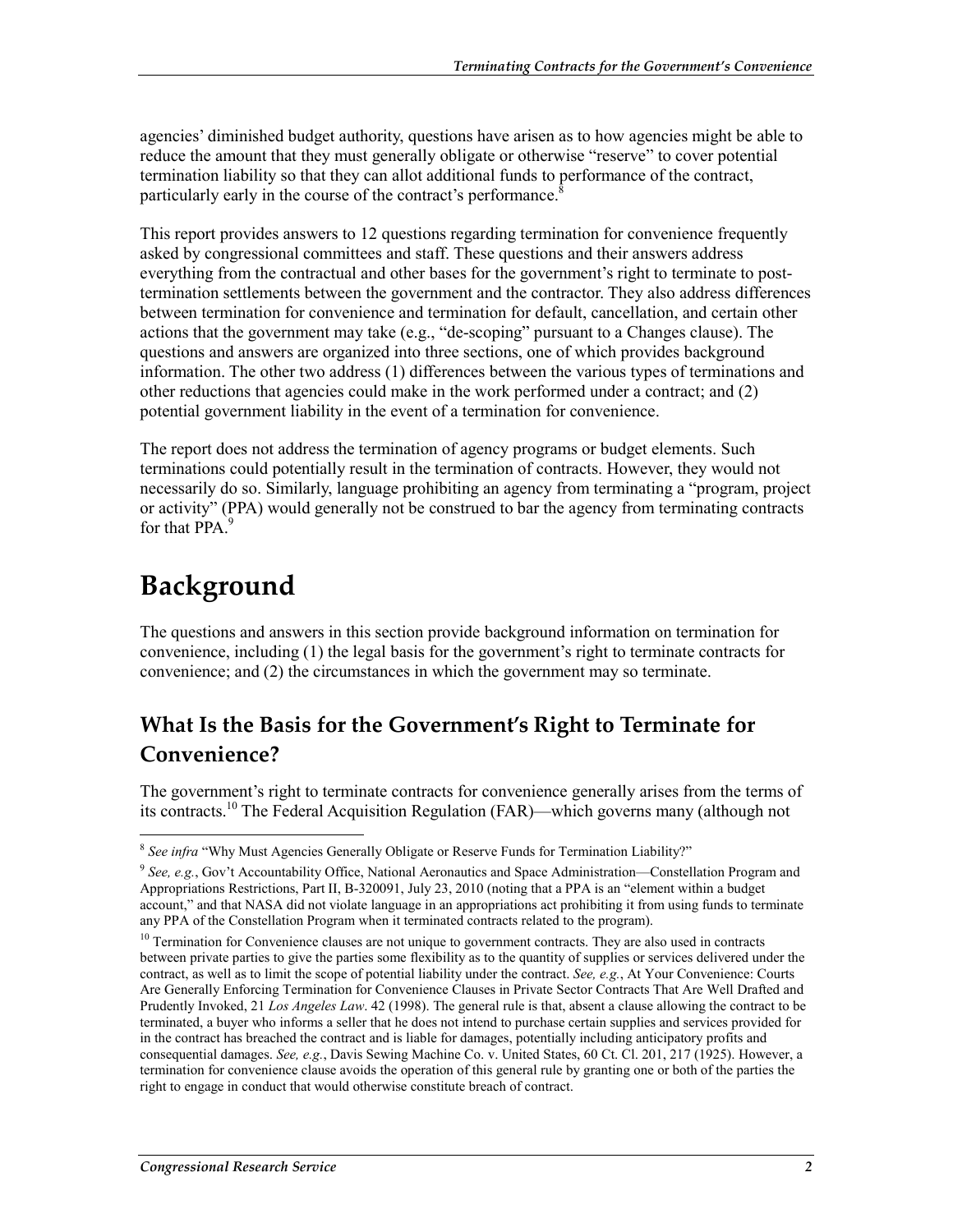all) acquisitions by executive branch agencies<sup>11</sup>—requires agencies to incorporate in their procurement contracts standard clauses granting the government the right to terminate the contract for its convenience.<sup>12</sup> The exact language of this clause varies depending upon the type and value of the contract, among other things.<sup>13</sup> However, such clauses typically provide that

[t]he Government may terminate performance of work under [the] contract in whole or, from time to time, in part if the Contracting Officer determines that a termination is in the Government's interest.<sup>14</sup>

These clauses typically also specify the form and content of the government's notice to the contractor when it exercises its right to terminate; the contractor's obligations upon receipt of this notice; disposal of the "termination inventory"; procedures for arriving at a termination settlement; items to be included in a termination settlement if the contractor and the agency fail to agree upon the amount to be paid; and the contractor's retention of records pertaining to the terminated portion of a contract.<sup>15</sup>

However, even when the contract does not expressly provide for the government's right to terminate for convenience, the government is generally still able to exercise this right, although the rationale for construing the right to terminate for convenience as an implied term of government contracts has varied over time.16 The Supreme Court first articulated the theory that the government could terminate contracts for its convenience in upholding the Secretary of the Navy's determination to "suspend" certain contracts for equipment which was no longer needed because the Civil War had ended.<sup>17</sup> The Navy proposed to pay the contractor a reduced amount as "compensation for partial performance."<sup>18</sup> The contractor objected to both the suspension of its

 $14$  48 C.F.R. §52.249-2(a).

<u>.</u>

<sup>16</sup> At least one case could be construed as suggesting that the government retains the right to terminate contracts for convenience even if it expressly disclaims this right. *See* Dep't of the Navy, B-86077 (July 21, 1949) (denying a request for additional compensation when the government canceled orders under a Federal Supply Schedules (FSS) contract that the government had promised not to "cancel" or "terminate").

<sup>11</sup> For more on the FAR, see generally CRS Report R42826, *The Federal Acquisition Regulation (FAR): Answers to Frequently Asked Questions*, by Kate M. Manuel et al..

<sup>&</sup>lt;sup>12</sup> 48 C.F.R. §§49.501-49.505. Some government contracts have included mutual termination clauses, giving both parties the right to terminate at their convenience. Such clauses may be found to be valid and binding. *See, e.g.*, Appeal of Coast Photo Finishers, ASBCA 19010, 74-2 B.C.A. ¶ 10,896.

<sup>&</sup>lt;sup>13</sup> *See, e.g.*, 48 C.F.R. §52.249-1 (fixed-price contracts that are not expected to exceed the simplified acquisition threshold); 48 C.F.R. §52.249-2 (fixed-price contracts that are expected to exceed the simplified acquisition threshold); 48 C.F.R. §52.249-3 (fixed-price contracts for dismantling, demolition, or removal of improvements that are expected to exceed the simplified acquisition threshold); 48 C.F.R. §52.249-4 (fixed-price service contracts); 48 C.F.R. §52.249- 5 (contracts with educational and other nonprofit institutions); 48 C.F.R. §52.249-6 (cost-reimbursement contracts); 48 C.F.R. §52.249-7 (fixed-price contracts for architect-engineer services).

<sup>&</sup>lt;sup>15</sup> 48 C.F.R. §52.249-2. The term "termination inventory" encompasses "any property purchased, supplied, manufactured, furnished, or otherwise acquired for the performance of a contract subsequently terminated and properly allocable to the terminated portion of the contract. It includes Government-furnished property. It does not include any facilities, material, special test equipment, or special tooling that are subject to a separate contract or to a special contract requirement governing their use or disposition." 48 C.F.R. §2.101.

<sup>17</sup> *Corliss Steam-Engine*, 91 U.S. at 323. The Court in *Corliss* did not use the phrase "termination for convenience." However, its references to "suspension of contracts" have been construed to mean termination for convenience and not "suspension of work," as is currently provided for in some federal contracts. *See, e.g.*, Torncello v. United States, 681 F.2d 756, 764 (Ct. Cl. 1982) ("The case that first articulated this idea [i.e., termination for convenience], and which is credited as providing the basic legal theory to support the modern termination for convenience clause, is *United States v. Corliss Steam-Engine Co.*").

<sup>18</sup> *Corliss Steam-Engine*, 91 U.S. at 322-23.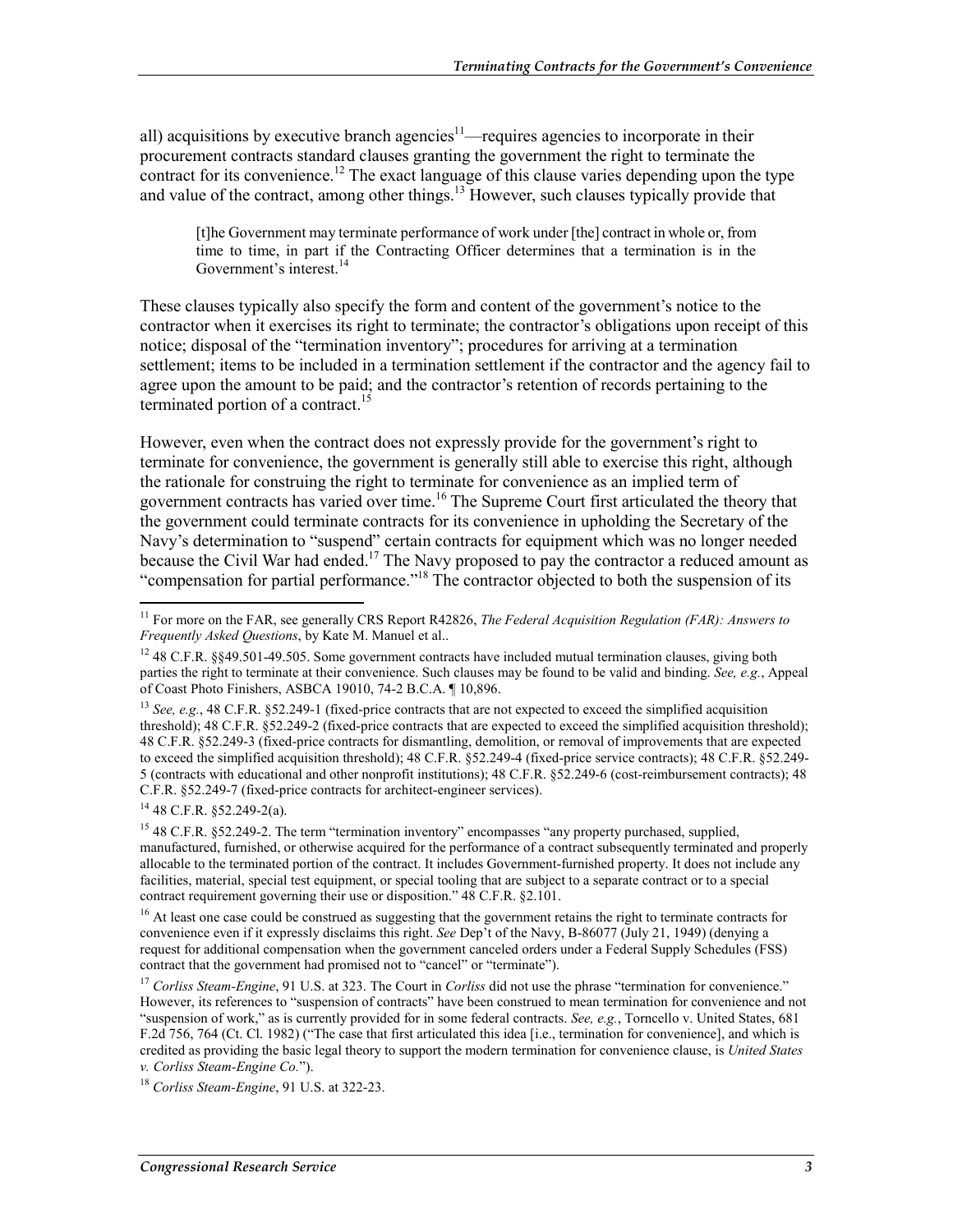contract and the reduced payment, arguing that the government had breached the contract since the contract did not grant the government the right to take such action. However, the Court found that the government had not breached and, thus, was not liable for anticipatory profits or consequential damages because the right to terminate is a necessary adjunct of the government's authority to contract and an inherent right of the government.<sup>19</sup> The Court based this conclusion, in part, on its view that

it would be of *serious detriment to the public service* if the power of the head[s] of [federal agencies] did not extend to providing for all … possible contingencies by modification or suspension of the contracts and settlement with the contractors.<sup>2</sup>

Subsequent cases similarly emphasized the "public interest" when affirming the government's right to terminate for convenience contracts that do not expressly provide for this right,<sup>21</sup> but upheld this right for differing reasons. For example, immediately after World War I, when a statute authorized the President to "cancel" contracts,<sup>22</sup> the Supreme Court found that the government's right to terminate was, "by implication, one of the terms" of any government contract, since the statute was "binding,"<sup>23</sup> and the contractor "impliedly agree[d]" to the government's right to terminate by contracting with the government.<sup>24</sup> Subsequently, when federal regulations called for termination clauses to be incorporated into federal procurement contracts,<sup>25</sup> the U.S. Court of Claims (acting as the predecessor of today's Court of Appeals for the Federal Circuit) found that such clauses were "incorporated, as a matter of law ... [since] the Regulations can fairly be read as permitting that interpretation."<sup>26</sup> Key to the court's decision was that it viewed termination for convenience as a "deeply ingrained strand of public procurement policy."27 The court also noted that the contractor is entitled to some recovery when the government terminates contracts for convenience, although "[t]he termination clause limits profit to work actually done, and prohibits the recovery of anticipated but unearned profits [on work not vet performed]."<sup>28</sup>

<sup>&</sup>lt;sup>19</sup> *Id.* "Anticipatory profits" are profits that the non-breaching contractor could reasonably have realized had the contract been performed. *See, e.g.*, Elson v. Indianapolis, 204 N.E. 857, 861 (Ind. 1965). "Consequential damages" are damages that, while not a direct result of the breach, are a consequence of it. *See, e.g.*, Acker Constr., LLC v. Tran, 396 S.W.3d 279, 288 (Ark. App. 2012).

<sup>20</sup> *Corliss Steam-Engine*, 91 U.S. at 323 (emphasis added).

<sup>21</sup> *Russell Motor Car*, 261 U.S. at 521.

<sup>&</sup>lt;sup>22</sup> See An Act Making Appropriations to Supply Urgent Deficiencies in Appropriations for the Military and Naval Establishments on Account of War Expenses for the Fiscal Year Ending June 13, 1917, and For Other Purposes, P.L. 65-23, 40 Stat. 182 (June 15, 1917). This statute and cases construing it have been construed as referring to termination for convenience, even when they do not use this phrase. *See, e.g.*, *Torncello*, 681 F.2d at 764.

<sup>&</sup>lt;sup>23</sup> College Point Boat Corp. v. United States, 284 U.S. 12, 15 (1925).

<sup>&</sup>lt;sup>24</sup> DeLaval Steam Turbine Co. v. United States, 284 U.S.  $61, 61, 61$  (1931) ("In short, when the [contractor] entered into its contract with the Government, it impliedly agreed, because of the statute, that the Government should have the right to determine when the contract might be terminated.").

<sup>25</sup> *See, e.g.*, *Torncello*, 681 F.2d at 765-66 (noting that legislation enacted during World War II entitled the government to terminate "war contracts," and that regulations promulgated beginning in the 1950s made Termination for Convenience clauses standard features of procurement contracts for military and, later, civilian agencies).

<sup>26</sup> G.L. Christian & Assocs. v. United States, 312 F.2d 418, 426 (Ct. Cl. 1963).

<sup>27</sup> *Id*.

<sup>28</sup> *Id*.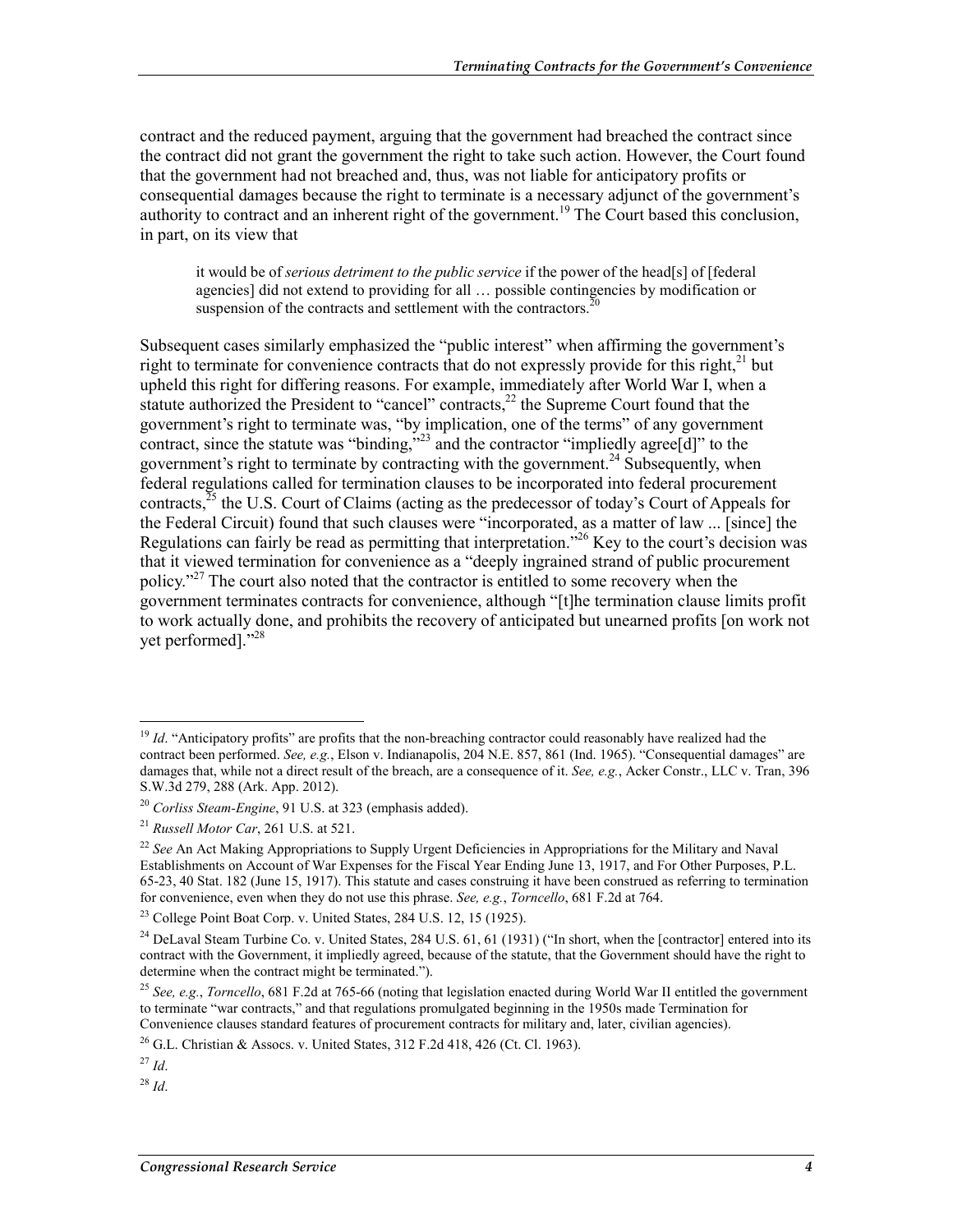#### **When Can the Government Terminate a Contract for Convenience?**

The standard Termination for Convenience clauses prescribed by the Federal Acquisition Regulation (FAR) all provide that a termination for convenience is based on the "Government's interest," as opposed to the contractor's actual or anticipated failure to perform.<sup>29</sup> The FAR does not define what constitutes the "Government's interest." However, the term has been broadly construed to encompass many—although not all—interests that the government might assert. For example, federal courts and agency boards of contract appeals $30$  have recognized the government's interest in terminating a contract when

- the government no longer needs the supplies or services covered by the contract: $31$
- the contractor refuses to accept a modification of the contract; $32$
- questions have arisen regarding the propriety of the award, or about continued performance of the contract;<sup>33</sup>
- the contractor ceases to be eligible for the contract awarded;  $34$
- the business relationship between the agency and the contractor has deteriorated: $35$
- the agency has decided to restructure its contractual arrangements or perform work in-house:<sup>36</sup>
- the agency seeks to avoid a conflict with the Comptroller General, or a dispute with Congress; $37$  or
- $\bullet$  the work contemplated by the contract is proving impossible or too costly.<sup>38</sup>

 $35$  Embrey v. United States, 17 Cl. Ct. 617 (1989).

<sup>1</sup> <sup>29</sup> *See* 48 C.F.R. §2.101 (defining "termination for default" and "termination for convenience"). For more on terminations for default, see *infra* "How Does a Termination for Default Differ from a Termination for Convenience?".

 $30$  The boards of contract appeals are administrative tribunals established in procuring agencies to hear and decide disputes under the Contract Disputes Act of 1978. *See* 41 U.S.C. §7105. There are currently four such boards: the Armed Services Board of Contract Appeals; the Civilian Agency Board of Contract Appeals; the Postal Service board; and the Tennessee Valley Authority board. Previously, there were additional boards.

<sup>31</sup> *Corliss Steam-Engine*, 91 U.S. 321 (1876).

<sup>32</sup> Saltwater, Inc., B-293335.3 (Apr. 26, 2004).

<sup>33</sup> Nationwide Roofing & Sheet Metal Co., Inc. v. United States, 14 Cl. Ct. 733 (1988); Landmark Constr. B-281957.3 (Oct. 22, 1999).

<sup>&</sup>lt;sup>34</sup> Int'l Data Prods. Corp. v. United States, 64 Fed. Cl. 642 (2005) (contractor participating in the "8(a) Program" for small businesses was sold to a large business).

<sup>&</sup>lt;sup>36</sup> Northrop Grumman Corp. v. United States, 46 Fed. Cl. 622 (2000); Corners & Edges, Inc., v. Dep't of Health & Human Servs., CBCA Nos. 693, 762, 2008-2 B.C.A. ¶ 33,961; Exec. Airlines, Inc., BSBCA 1452, 87-1 B.C.A. ¶ 19,594. *But see* Dellew Corp. v. United States, 108 Fed. Cl. 357 (2012) (rejecting the government's argument that a challenge to an insourcing determination was moot because the contract whose functions were insourced had been terminated for convenience). In reaching this conclusion, the *Dellew* court noted that the contract was terminated in the middle of an option period and, but for the termination, the plaintiff could still have been performing the contract months after the court's decision.

<sup>&</sup>lt;sup>37</sup> Schlesinger v. United States, 390 F.2d 702 (Ct. Cl. 1968) (dispute with Congress); Reiner & Co. v. United States, 325 F.2d 438 (Ct. Cl. 1963) (conflict with Comptroller General).

<sup>38</sup> Krygoski Constr. Co. v. United States, 94 F.3d 1537 (Fed. Cir. 1996); Nolan Bros., Inc. v. United States, 405 F.2d (continued...)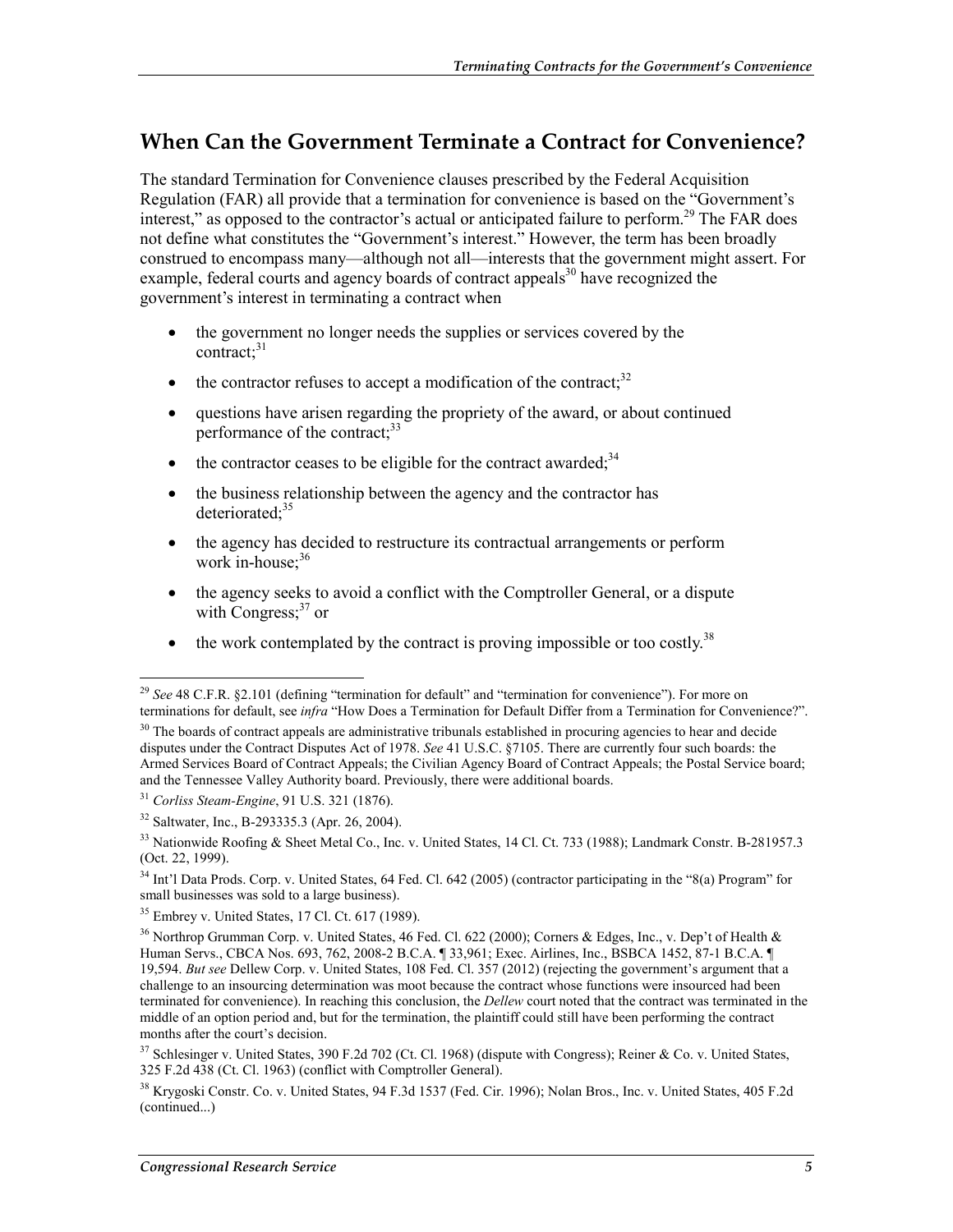Terminations in almost any other circumstances could also be found to be in the government's interest.

It is only in unusual circumstances—such as when the government entered the contract with no intention of fulfilling its promises,<sup>39</sup> or purports to terminate the contract for convenience after the contract has expired<sup> $40$ </sup>—that a termination for convenience could be found to be improper. In such situations, the government could be liable for breach, as discussed below ("Could the Government Ever Face Liability for Breach by Terminating for Convenience?"). On the other hand, because the government has a duty to consider only its own best interests in terminating contracts for convenience, it generally would not be found to have behaved improperly if it declined to terminate a contract for convenience in order to assist the contractor.<sup>41</sup>

## **Types of Terminations and Other Reductions**

The questions and answers in this section discuss the differences between the various types of terminations, and between termination for convenience and other actions that the government could take. It covers total and partial terminations for convenience, constructive terminations, terminations for default, cancellation, and other reductions that agencies could make in the work performed under a contract, such as "de-scoping."

#### **How Is a Total Termination Different From a Partial One?**

A "total termination" encompasses all the work remaining to be performed under a contract, while a "partial termination" encompasses only some of the work remaining to be performed (e.g., deleting 50% of the work from a contract for cleaning, inspecting, and coating the roofs of family housing units). $^{42}$  When the termination is total, the contractor could be entitled to a "termination settlement" covering the costs of work already performed, but not yet paid for; certain costs incurred in anticipation of performance; and the costs of settling the terminated work, among other things.<sup>43</sup> (See "What Could a Termination Settlement Include?") When the

 $\overline{a}$ 

<sup>(...</sup>continued)

<sup>1250 (</sup>Ct. Cl. 1969).

<sup>39</sup> *See, e.g.*, Tamp Corp., ASBCA 25692, 84-2 B.C.A. ¶ 17,460 (government agreed to extend the contract, but with the intention to terminate the contract as soon as a contract could be awarded to another vendor). The board viewed the government's undisclosed intention to terminate as making of "mockery" of its assent to the extension and, thus, an abuse of discretion.

<sup>40</sup> *See, e.g.*, Maxima Corp. v. United States, 847 F.2d 1549 (Fed. Cir. 1988), *rev'g*, IBCA 1828, 86-2 B.C.A. ¶ 18,888 (government asserted its right to terminate after the contract had expired in order to avoid liability for its failure to make the minimum purchase guaranteed to the contractor under the contract).

<sup>&</sup>lt;sup>41</sup> John Massman Contracting Co. v. United States, 23 Cl. Ct. 24 (1991) (finding that the government did not act improperly in declining to terminate the contract for convenience in order to assist the contractor, even though the government caused the conditions impairing the contractor's performance).

<sup>42</sup> Kahaluu Constr. Co., ASBCA 33248, 90-2 B.C.A. ¶ 22,663.

<sup>&</sup>lt;sup>43</sup> *See, e.g.*, 48 C.F.R. §52.249-2(g) (providing that, in the event the vendor and the contracting officer fail to agree on the "whole amount" to be paid because of the termination, the contracting officer shall pay the contractor: (1) the contract price for any completed work that has not already been paid for; (2) the total of (a) the costs incurred in performing the work terminated; (b) the costs of settling termination settlement proposals under terminated subcontracts; and (c) profit on costs incurred in performing terminated work; and (3) the reasonable costs of settling the terminated work, including (a) accounting, legal, and other expenses incurred in preparing the termination settlement (continued...)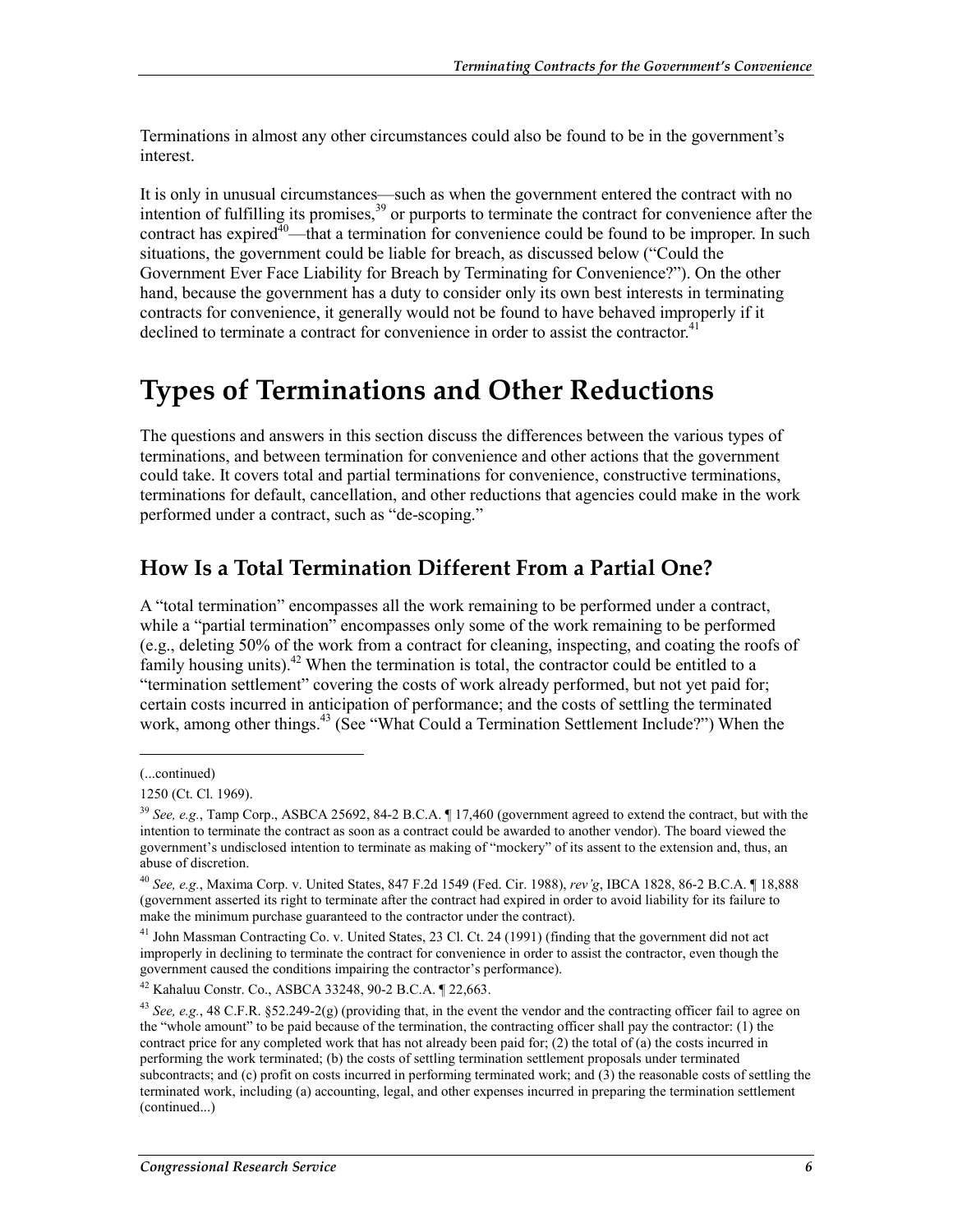termination is partial, the contractor could be entitled to a similar settlement as to the terminated work,<sup>44</sup> plus an "equitable adjustment" granting it more money and/or time to perform the work remaining to be performed on those portions of the contract that were not terminated.<sup>45</sup> An equitable adjustment granting the contractor more money in the event of a partial termination may seem somewhat counter-intuitive, since terminations often reduce the overall price of the contract by deleting work. However, situations could potentially arise where the contractor's costs in performing the remaining portions of the contract are increased by the deletion of work, and the contractor could be entitled to an equitable adjustment to cover those increases.<sup>46</sup>

A partial termination is not the only means by which the government could delete some—but not all—of the work remaining to be performed under a contract. So long as the reduction is within the scope of the contract, agencies could potentially also rely upon any Changes clause incorporated into the contract to delete work covered by that clause.<sup>47</sup> (See below "What Is the Difference Between Termination for Convenience and De-Scoping and Other Reductions?")

#### **What Is a Constructive Termination?**

The FAR and some of the standard Termination for Convenience clauses used in government contracts require the government to give the contractor written notice of its intent to terminate.<sup>48</sup> This notice is to include, among other things, the effective date of the termination; the extent of the termination; and any steps that the contractor should take to minimize the impact of the termination on personnel, if the termination will result in a "significant reduction" in the contractor's workforce.<sup>49</sup> The notice also directs the contractor to cease work; furnish notice of

 $^{49}$  48 C.F.R. 849.102(a).

<sup>(...</sup>continued)

proposal; (b) the termination and settlement of subcontracts; and (c) storage and other costs related to the termination inventory). It is important to note, however, the certain Termination for Convenience clauses may provide for more limited recovery. *See, e.g.*, 48 C.F.R. §52.249-4 ("If this contract is terminated, the Government shall be liable only for payment under the payment provisions of this contract for services rendered before the effective date of termination.").

<sup>44</sup> *See, e.g.*, 48 C.F.R. §52.249-2(g).

<sup>45</sup> *See, e.g.*, 48 C.F.R. §52.249-2 (*l*) ("If the termination is partial, the Contractor may file a proposal with the Contracting Officer for an equitable adjustment of the price(s) of the continued portion of the contract."); Drain-A-Way Sys., Inc., GSBCA No. 7022, 84-1 B.C.A. ¶ 16,929 ("The customary Termination For Convenience clause permits repricing the continued portion of a contract where performance is made more costly, or less profitable, as a result of a partial termination."). An "equitable adjustment" is "fair adjustment" intended to cover the contractor's costs, as well as profit on the work performed. *See, e.g.*, United States v. Callahan Walker Constr. Co., 317 U.S. 56, 61 (1942). The amount of the adjustment is determined by the "difference between what it would have reasonably cost to perform the work as originally required and what it reasonably cost to perform the work as changed." Modern Foods, Inc., ASBCA 2090, 57-1 B.C.A. ¶ 1,229.

<sup>46</sup> Henry Spen & Co., Inc., ASBCA 20766, 77-2 B.C.A. ¶ 12,784 ("We have recognized previously that a partial termination necessarily requires the unterminated work to carry a heavier share of fixed overhead costs than contemplated by the parties when the contract was entered into, and compensated the contractor therefor as part of an equitable adjustment for the unterminated units ... Essentially, this [is] a repricing of the unterminated work to reflect the added burden because of the smaller quantity, consistent with the provision[s] ... of the termination clause for an equitable adjustment on the continued portion of the contract.").

<sup>47</sup> *See, e.g.*, Ideker, Inc., Eng. BCA 4389, 87-3 B.C.A. ¶ 20,145 ("Historically, the contracting officer has been given considerable ... discretion as to which clause should be used to delete work."); Indus. Consultants, Inc., VABCA 3249, 91-3 B.C.A. ¶ 24,326 ("The Termination for Convenience clause must be used when major portions of the work are deleted and no additional work is substituted. Otherwise, either clause may be used.").

<sup>48</sup> *See, e.g.*, 48 C.F.R. §52.249-1 ("The Contracting Officer, *by written notice*, may terminate this contract, in whole or in part, when it is in the Government's interest.") (emphasis added).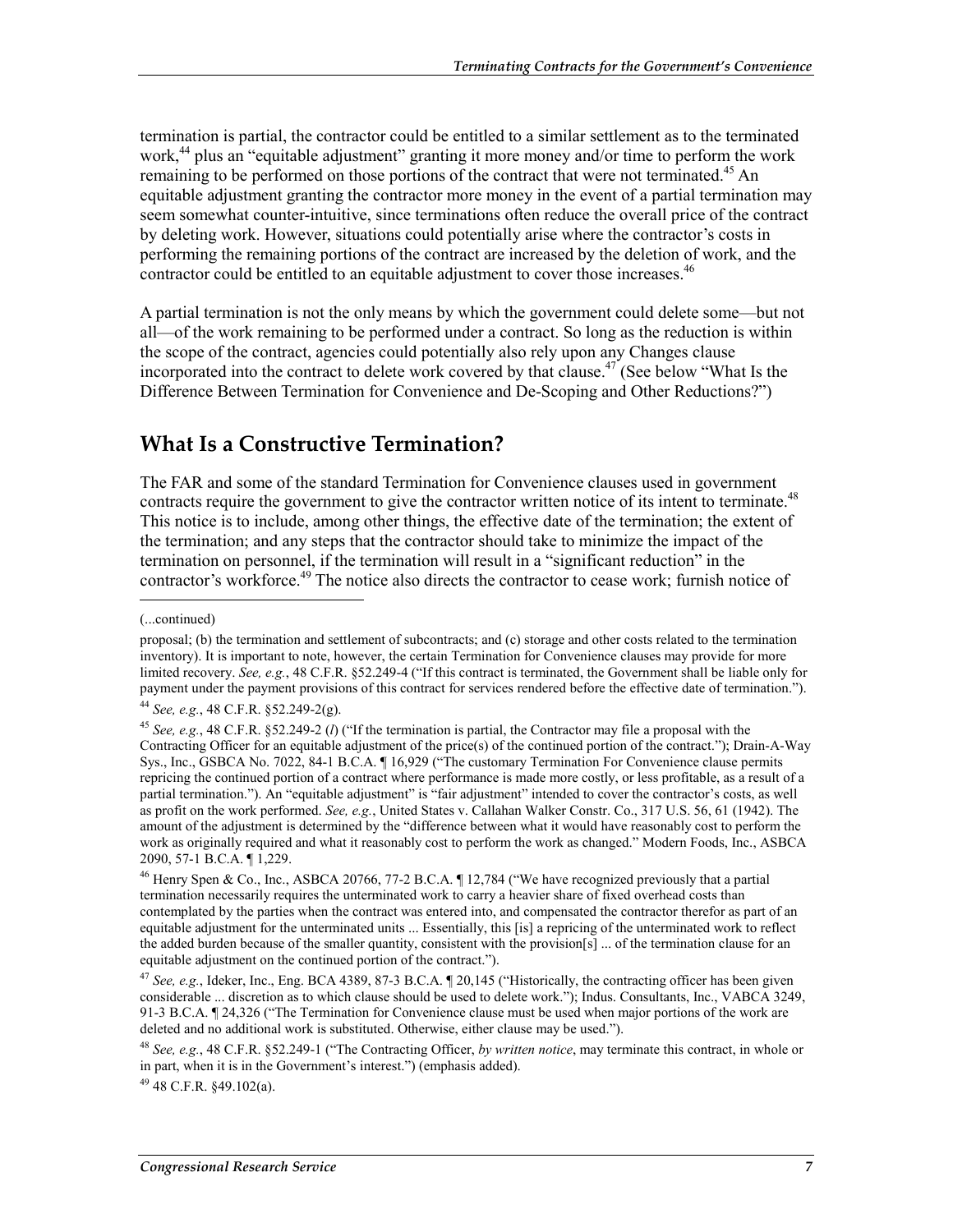the termination to each immediate subcontractor and supplier affected by the termination; and take certain other actions as to the termination inventory and the settlement of subcontracts.<sup>50</sup>

In practice, however, not all terminations for convenience result from such a written notice. In some cases, a court or board of contract appeals finds that the agency has constructively terminated a contract by its conduct even though no termination notice has been issued. The concept of "constructive termination" is a "judge-made doctrine that allows an actual breach by the government to be retroactively justified."<sup>51</sup> Courts and boards of contract appeals may invoke this doctrine in order to avoid finding breach in "situations where the government stops or curtails a contractor's performance for reasons that are later found to be questionable or invalid."<sup>52</sup> Constructive termination for convenience is perhaps most commonly found when an improper termination for default is "converted" into a constructive termination for convenience.<sup>53</sup> (See "How Does a Termination for Default Differ from a Termination for Convenience?") However, courts and boards of contract appeals have also found constructive termination for convenience in other circumstances, including when (1) the parties fail to agree upon the terms of a definitive contract after the work under a "letter contract" has been completed;  $54$  (2) the contracting officer improperly repudiates the contract;<sup>55</sup> (3) the government improperly uses a "change order" to delete work beyond the scope of the contract;<sup>56</sup> and (4) the government fails to make any requisite progress payments.57

#### **How Does a Termination for Default Differ from a Termination for Convenience?**

Unlike a termination for convenience, which is based on the government's interests, a "termination for default" is based on the contractor's anticipated or actual failure to perform substantially as required by the contract.<sup>58</sup> The standard terms of federal procurement contracts grant the government the right to terminate contracts for default, as well as for convenience, by providing that the government may, subject to certain conditions,

terminate this contract in whole or in part if the Contractor fails to (i) [d]eliver the supplies or to perform the services within the time specified in this contract or any extension; (ii)

<sup>50 48</sup> C.F.R. §49.601-2.

<sup>51</sup> Erwin v. United States, 19 Cl. Ct. 47, 53 (1989). Courts developed this doctrine based upon general principles of contract law articulated by the Supreme Court in *College Point Boat Corp. v. United States*. *See College Point Boat Corp.,* 267 U.S. at 15 ("A party to a contract who is sued for its breach may ordinarily defend on the ground that there existed, at the time, a legal excuse for nonperformance by him, although he was then ignorant of the fact.").

<sup>52</sup> *Erwin*, 19 Cl. Ct. at 53.

<sup>53</sup> *See, e.g.*, United Partition Sys., Inc. v. United States, 90 Fed. Cl. 74, 94 (2009); Keeter Trading Co. v. United States, 79 Fed. Cl. 243 (2007); Casebolt Co. v. United States, 421 F.2d 710 (Ct. Cl. 1970).

<sup>&</sup>lt;sup>54</sup> Mite Corp., ASBCA 10021, 66-2 B.C.A. ¶ 6,052. A "letter contract" is a "written preliminary contractual instrument that authorizes the contractor to begin immediately manufacturing supplies or performing services." 48 C.F.R. §16.603- 1. Federal regulations require that such contracts be "definitized," or reduced to final form, within a certain period. *See generally* 48 C.F.R. §16.603-2(c).

<sup>55</sup> Best Foam Fabricators, Inc. v. United States, 38 Fed. Cl. 627, 638 (1997); Albano Cleaners, Inc. v. United States, 455 F.2d 556 (Ct. Cl. 1972).

<sup>56</sup> Kahaluu Constr. Co., ASBCA 33248, 90-2 B.C.A. ¶ 22,663.

<sup>57</sup> Delta Eng. Servs., ASBCA 24787, 84-3 B.C.A. ¶ 17,590.

<sup>58</sup> *See* 48 C.F.R. §2.101.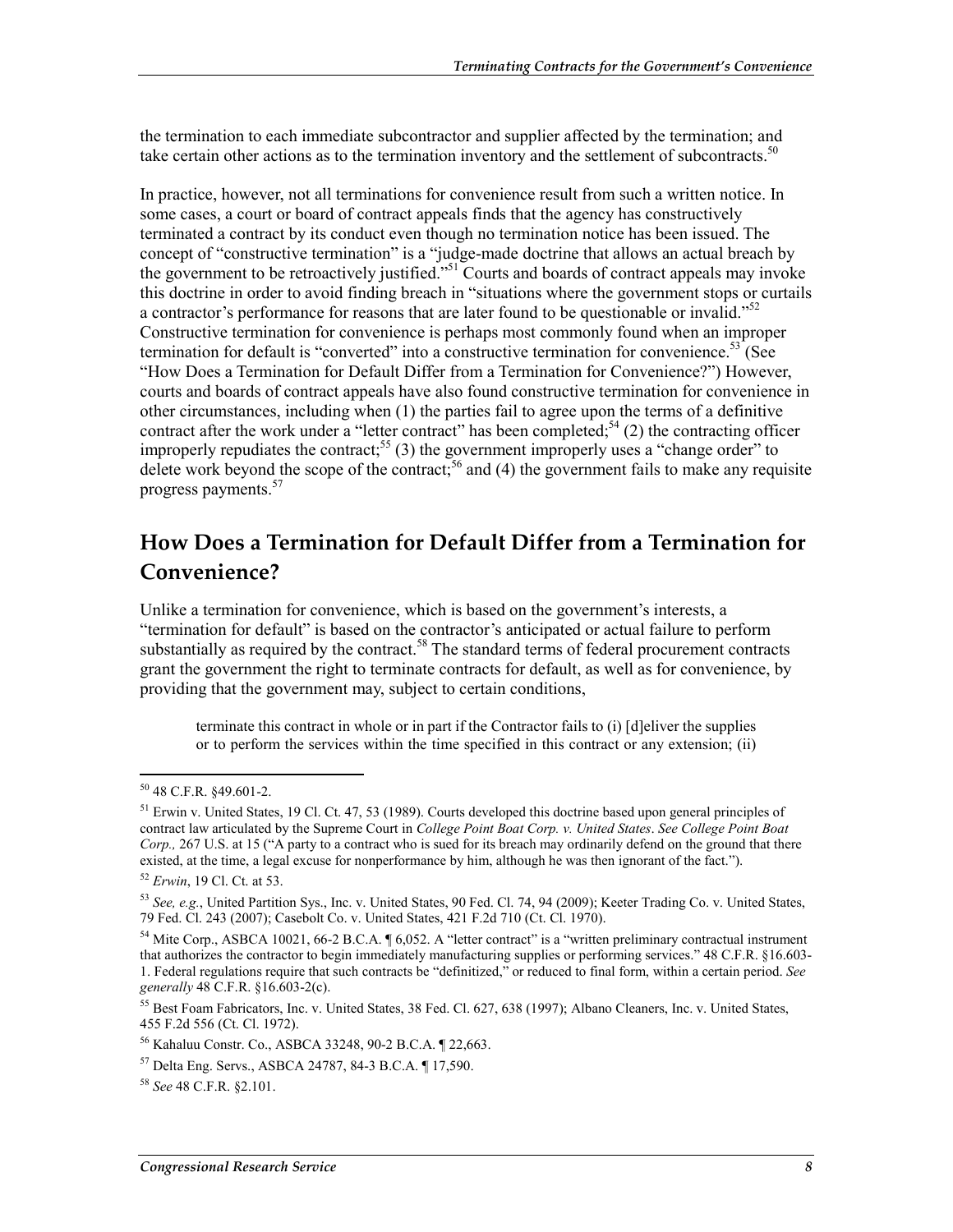[m]ake progress, so as to endanger performance of this contract ...; or (iii) [p]erform any of the other provisions of this contract ....<sup>59</sup>

The standard terms further provide that "[i]f, after termination, it is determined that the Contractor was not in default, or that the default was excusable, the rights and obligations of the parties shall be the same as if the termination had been issued for the convenience of the Government."<sup>60</sup> In other words, if the government exercises its right to terminate for default, and is later found to have exercised this right improperly, the default termination will be treated as a constructive termination for convenience, as previously discussed (see "What Is a Constructive Termination?").<sup>61</sup> Thus, the government would generally be liable to the contractor for only a termination settlement, not damages for breach. $62$ 

When a contract is terminated for default, the contractor may be entitled to payment for any work it has already performed for which it has not been paid.<sup>63</sup> However, it is generally not entitled to profit on costs incurred in anticipation of performance,<sup>64</sup> and it could potentially be liable to the government for liquidated damages, any excess costs of re-procurement, or certain other costs.<sup>65</sup>

#### **How Does Cancellation Differ from Termination for Convenience?**

Commentators sometimes use the terms "termination" and "cancellation" as if they were synonymous. The Federal Acquisition Regulation (FAR), however, distinguishes between

 $59$  48 C.F.R. §52.249-8(a)(1).

<sup>&</sup>lt;sup>60</sup> 48 C.F.R. §52.249-8(a)(g). These provisions serve to avoid the operation of the general rule that a party which ceases performance in the belief that the other party has anticipatorily repudiated or breached the contract does so at the risk of being incorrect as to whether repudiation or a material breach occurred.

<sup>61</sup> *See supra* note 53 and accompanying text.

 $62$  *See, e.g.*, Hedin Constr. Co., Inc. v. United States, 408 F.2d 424, 431 (Ct. Cl. 1969) (noting that, because of the Termination for Convenience clause incorporated into the contract, the remedy in the case of an improper termination for default is provided for in the contract); Green Constr. Co., Inc., GSBCA 2071, 68-1 B.C.A. ¶ 6,883 (claims of improper termination for default are claims under a specific contractual provision).

<sup>63 48</sup> C.F.R. §52.249-6(h) (Termination (Cost-Reimbursement)) (providing that, if the vendor and the contracting officer fail to agree on the amount of costs to be paid, the contractor shall be paid: (1) all costs reimbursable under the contract not previously paid; (2) the costs of settling and paying termination settlement proposals under terminated subcontracts; (3) reasonable costs of settling the work terminated (e.g., accounting and legal costs); and (4) in the case of contracts that provide for award or incentive fees, a fee proportionate to the total number of supplies or services delivered to and accepted by the government under the contract); 48 C.F.R. §52.249-8(f) (Default (Fixed-Price Supply and Service)) ("The Government shall pay contract price for completed supplies delivered and accepted."); 48 C.F.R. §52.249-9(f) (Default (Fixed-Price Research and Development)) ("The Government shall pay the contract price, if separately stated, for completed work it has accepted and the amount agreed upon by the Contractor and the Contracting Officer for (1) completed work for which no separate price is stated, (2) partially completed work, (3) other property described above that it accepts, and (4) the protection and preservation of the property.").

<sup>64</sup> *Compare* 48 C.F.R. §52.249-2(g)(2)(iii) (expressly authorizing recovery of a "sum, as profit," on costs incurred in performing the work terminated) *with* 48 C.F.R. §52.249-6(h) (not allowing profit on costs incurred in anticipation of performance, but allowing some recovery of any fee payable under the contract on work performed).

<sup>&</sup>lt;sup>65</sup> See, e.g., 48 C.F.R. §52.211-11(a) ("If the Contractor fails to deliver the supplies or perform the services within the time specified in this contract, the Contractor shall, in place of actual damages, pay to the Government liquidated damages of \$ per calendar day of delay."); 48 C.F.R. §52.249-7(c) ("If the termination is for failure of the Contractor to fulfill the contract obligations, the Government may complete the work by contract or otherwise and the Contractor shall be liable for any additional cost incurred by the Government."); 48 C.F.R. §52.249-10(a) ("The Contractor and its sureties shall be liable for any damage to the Government resulting from the Contractor's refusal or failure to complete the work within the specified time, whether or not the Contractor's right to proceed with the work is terminated.").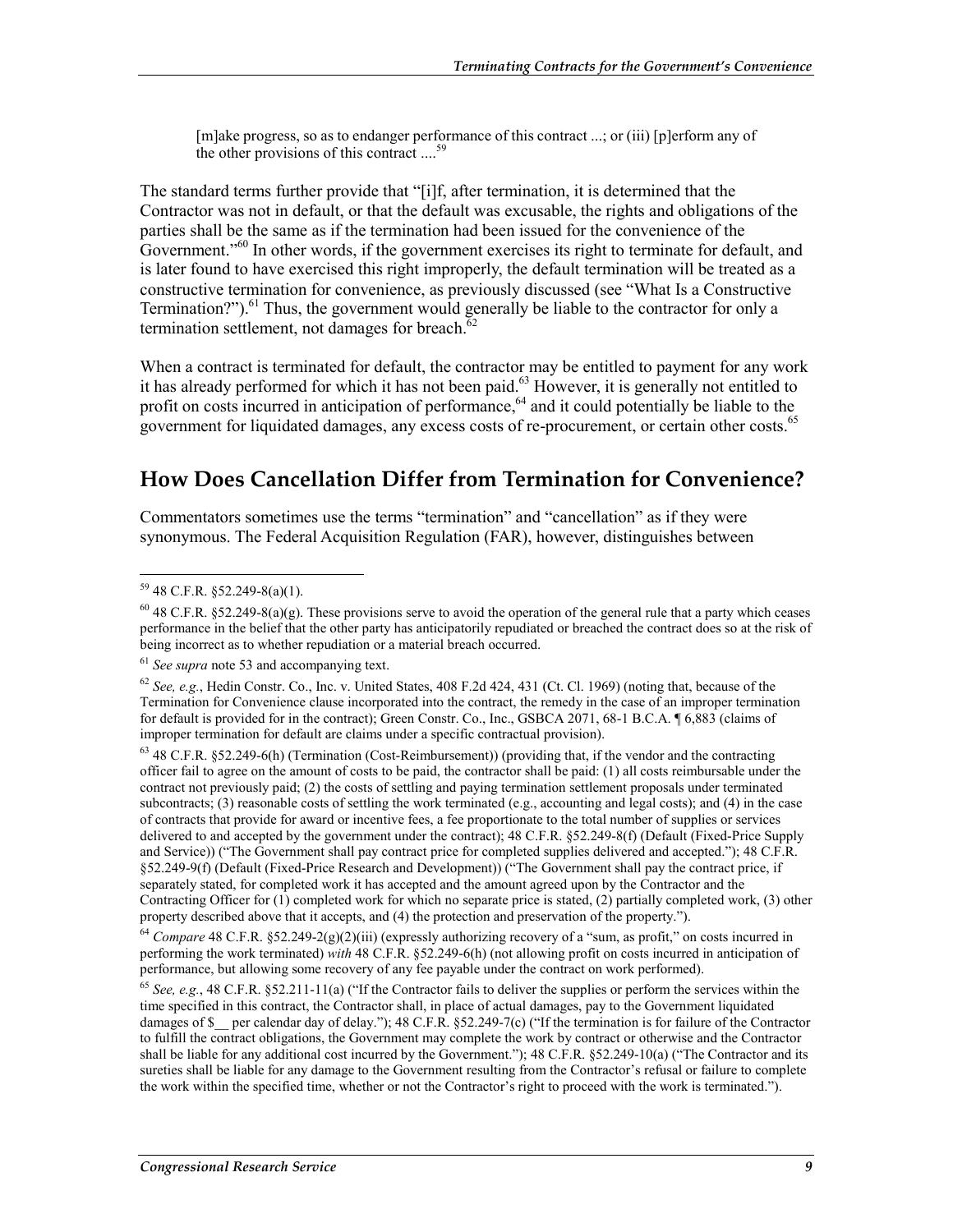termination and cancellation. The FAR defines "cancellation" as the bringing to an end of the "total requirements of all remaining program years,"66 and contrasts cancellation with termination on the grounds that

termination can be effected at any time during the life of the contract (cancellation is effected between fiscal years) and can be for the total quantity or partial quantity (where as cancellation must be for all subsequent fiscal years' quantities). $67$ 

In other words, for purposes of the FAR, cancellation affects only multiyear contracts, and occurs between fiscal years. Termination, in contrast, can affect multiyear contracts (at times other than between years) or other contracts (at any time). A "multiyear contract" is one that extends over more than one year without the government having to establish and exercise options for each program year after the first.<sup>68</sup>

When a multiyear contract is canceled, the contractor is generally paid a "cancellation charge." This charge is like a termination settlement in that it covers

(1) costs (i) incurred by the Contractor and/or subcontractor, (ii) reasonably necessary for performance of the contract, and (iii) that would have been equitably amortized over the entire multiyear contract period but, because of the cancellation, are not so amortized, and (2) a reasonable profit or fee on the costs. $69$ 

However, cancellation charges generally cannot exceed the "cancellation ceiling" specified in the contract.<sup>70</sup> This ceiling represents the maximum amount that the contractor may recover (although the contractor will not necessarily recover this amount).<sup>71</sup> The ceiling is lowered each year to exclude amounts allocable to items included in the prior year's program requirements.<sup>7</sup>

### **What Is the Difference Between Termination for Convenience and De-Scoping and Other Reductions?**

Termination for convenience is sometimes confused with "de-scoping" or other actions that the government could take pursuant to a contract that would reduce or limit the work that might have been originally contemplated by the parties to the contract. Partial terminations for convenience, in particular, can resemble "de-scoping" pursuant to any Changes clause incorporated in the contract. Many (although not all) federal procurement contracts include a Changes clause that permits the government "at any time ... [to] make changes within the general scope of th[e]

<sup>66 48</sup> C.F.R. §17.103.

 $67$  48 C.F.R. §17.104(d).

<sup>&</sup>lt;sup>68</sup> In contrast, contracts that extend over more than one year because of the exercise of options are known as "multiple year contracts." 48 C.F.R. §17.103. An "option" is a "unilateral right in a contract by which, for a specified time, the Government may elect to purchase additional supplies or services called for by the contract, or may elect to extend the term of the contract." 48 C.F.R. §2.101.

 $69$  48 C.F.R. §52.217-2(d). The cancellation charge is computed and claimed as if it were a settlement proposal under the Termination for Convenience clause. 48 C.F.R. §52.217-2(e).

 $^{70}$  48 C.F.R. §52.217-2(c) ("If cancellation under this clause occurs, the Contractor will be paid a cancellation charge not over the cancellation ceiling specified in the Schedule as applicable at the time of cancellation.").

<sup>71</sup> Continental Elecs. Mfg. Co., ASBCA 14749, 71-2 B.C.A. ¶ 9,108.

<sup>72</sup> *Id*.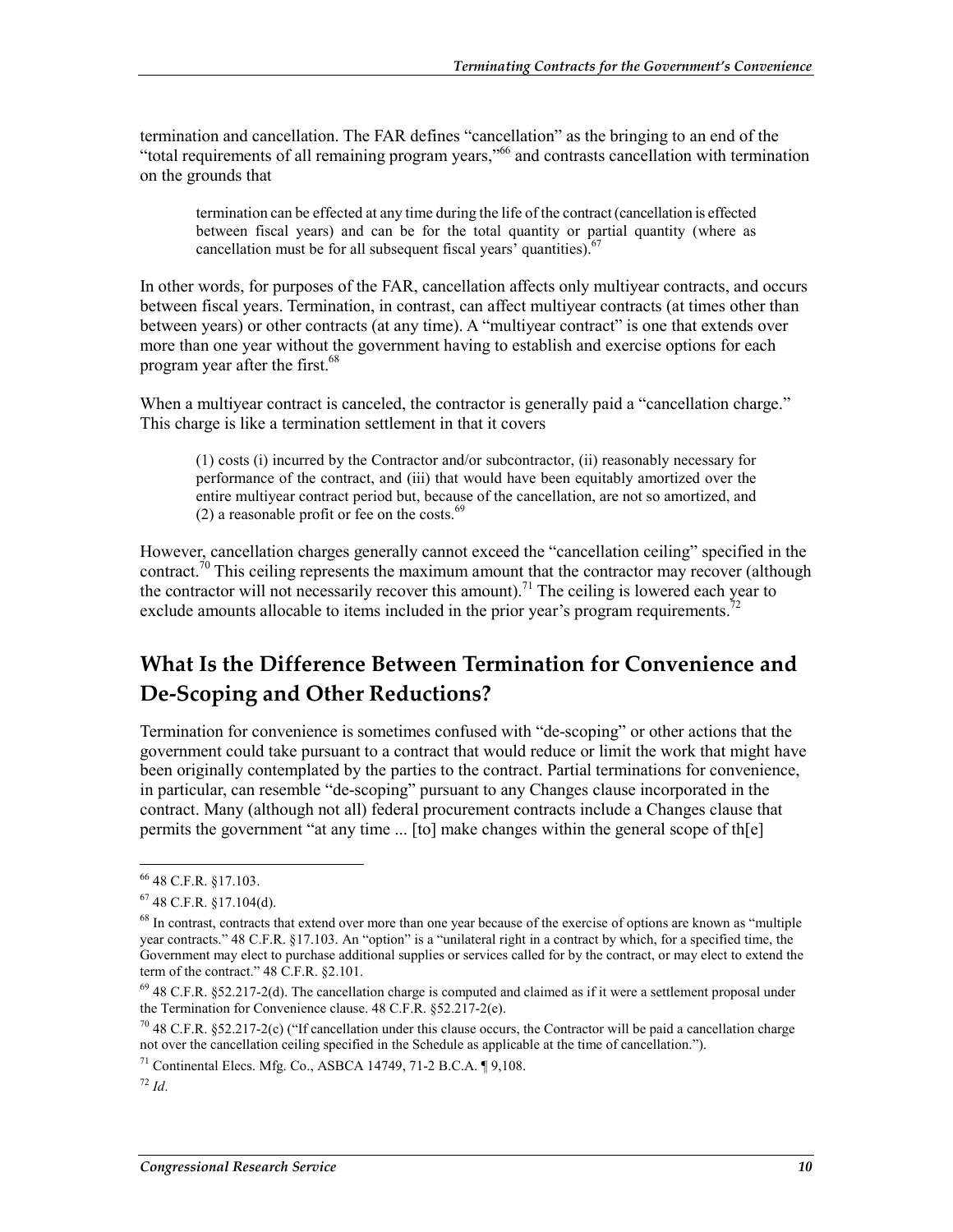contract" to certain terms of the contract,<sup>73</sup> such as (1) the contract specifications; (2) the method or manner of performing the work; (3) any government-furnished property or services to be used in performing the contract; (4) the method of shipping or packing; (5) the place of delivery (for supplies); and (6) the time and place of performance (for services).<sup>74</sup> When the proposed reductions are among those contemplated by any Changes clause and are "within the scope of the contract," the contracting officer generally may *either* "de-scope" the work pursuant to the Changes clause *or* partially terminate it for convenience.<sup>75</sup>

Terminations should also be distinguished from determinations not to exercise options, or not to order more than the minimum quantity under an indefinite-quantity/indefinite-delivery (ID/IQ) contract.<sup>76</sup> In both of the latter situations, the contractor ends up not obtaining work that the contractor may have been counting on, or that the parties may have contemplated being performed. However, in these situations, the contractor has no legal entitlement to the work that the government determines not to have performed, which is not the case with terminations. An *option* is a "a unilateral right in a contract by which, for a specified time, the Government may elect to purchase additional supplies or services called for by the contract, or may elect to extend the term of the contract."<sup>77</sup> If the government decides not to exercise the option, the contractor is entitled to no recovery.<sup>78</sup> Similarly, a contractor under an ID/IQ contract is entitled to only the minimum purchase guaranteed in the contract,<sup>79</sup> and cannot recover if the government fails to

<sup>73</sup> *See, e.g.*, 48 C.F.R. §52.243-1 (standard clause applicable to fixed-price contracts for supplies, as well as "alternate" clauses for use in contracts for services, including architect-engineer and professional services); 48 C.F.R. §52.243-2 (standard clause applicable to cost-reimbursement contracts, as well as "alternate" clauses to be used in contracts for services, for supplies and services, for construction, and for research and development); 48 C.F.R. §52.243-3 (standard clause applicable to time-and-materials and labor-hour contracts); 48 C.F.R. §52.243-4 (standard clause applicable to contracts for (1) dismantling, demolition, or removal of improvements, or (2) construction, when a fixed-price contract is contemplated and the contract amount is expected to exceed the simplified acquisition threshold); 48 C.F.R. §52.243- 5 (standard clause used in contracts for construction, when the contract amount is not expected to exceed the simplified acquisition threshold).

<sup>74</sup> *See, e.g.*, 48 C.F.R. §52.243-1(a). In some cases, the Changes clause applies only to changes to specifically enumerated terms of the contract, while in other cases, it is drafted so as to apply to terms of the same general type as those enumerated. *Compare* 48 C.F.R. §52.243-2 (permitting the contracting officer to "make changes within the general scope of this contract in any one or more of the following: (1) [d]rawings, designs, or specifications when the supplies to be furnished are to be specially manufactured for the Government in accordance with the drawings, designs, or specifications[;] (2) [m]ethod of shipment or packing[;] (3) [p]lace of delivery") *with* 48 C.F.R. §52.243-4 (permitting the contracting officer to "make changes in the work within the general scope of the contract, including changes (1) [i]n the specifications (including drawings and designs); (2) [i]n the method or manner of performance of the work; (3) [i]n the Government-furnished property or services; or (4) [d]irecting acceleration in the performance of the work "). However, "specifications" are included in all the standard clauses, and this term is generally understood to encompass changes in quantity, as well as in certain other aspects of the work to be performed (e.g., product features).

<sup>&</sup>lt;sup>75</sup> *See, e.g., J.W. Bateson Co. v. United States, 308 F.2d 510, 513 (5<sup>th</sup> Cir. 1962) ("[T]he proper yardstick in judging* between a change and a termination in projects of this magnitude would best be found by thinking in terms of major and minor variations in the plans."). Changes are "within the general scope of the contract" when the parties should have "fairly and reasonably" contemplated them at the time when they entered the contract. Reductions that would not have been fairly and reasonably contemplated by the parties are generally treated not as changes, but as partial terminations for convenience. *See* Freund v. United States, 260 U.S. 60, 63 (1922).

<sup>&</sup>lt;sup>76</sup> An "indefinite-quantity" contract is one that obligates the government to obtain an "indefinite quantity, within stated limits, of supplies or services [from the contractor]" over the term of the contract. 48 C.F.R. §16.504(a). One that is "indefinite-delivery" does not specify in advance the dates upon which supplies or services are to be supplied, but rather authorizes the placement of orders for supplies or services as they are needed over the course of the contract.

 $77$  48 C.F.R. \$2.101.

<sup>78</sup> *See, e.g.*, Dixon Pest Control, Inc., ASBCA 41042, 92-1 BCA ¶ 24,609; D & S Mfg. Co., Inc., ASBCA 32865, 87-1 BCA ¶ 19,351.

<sup>&</sup>lt;sup>79</sup> 48 C.F.R. §16.504(a)(1). The minimum quantity must be a "more than nominal amount." *See, e.g.*, Goldwasser v. (continued...)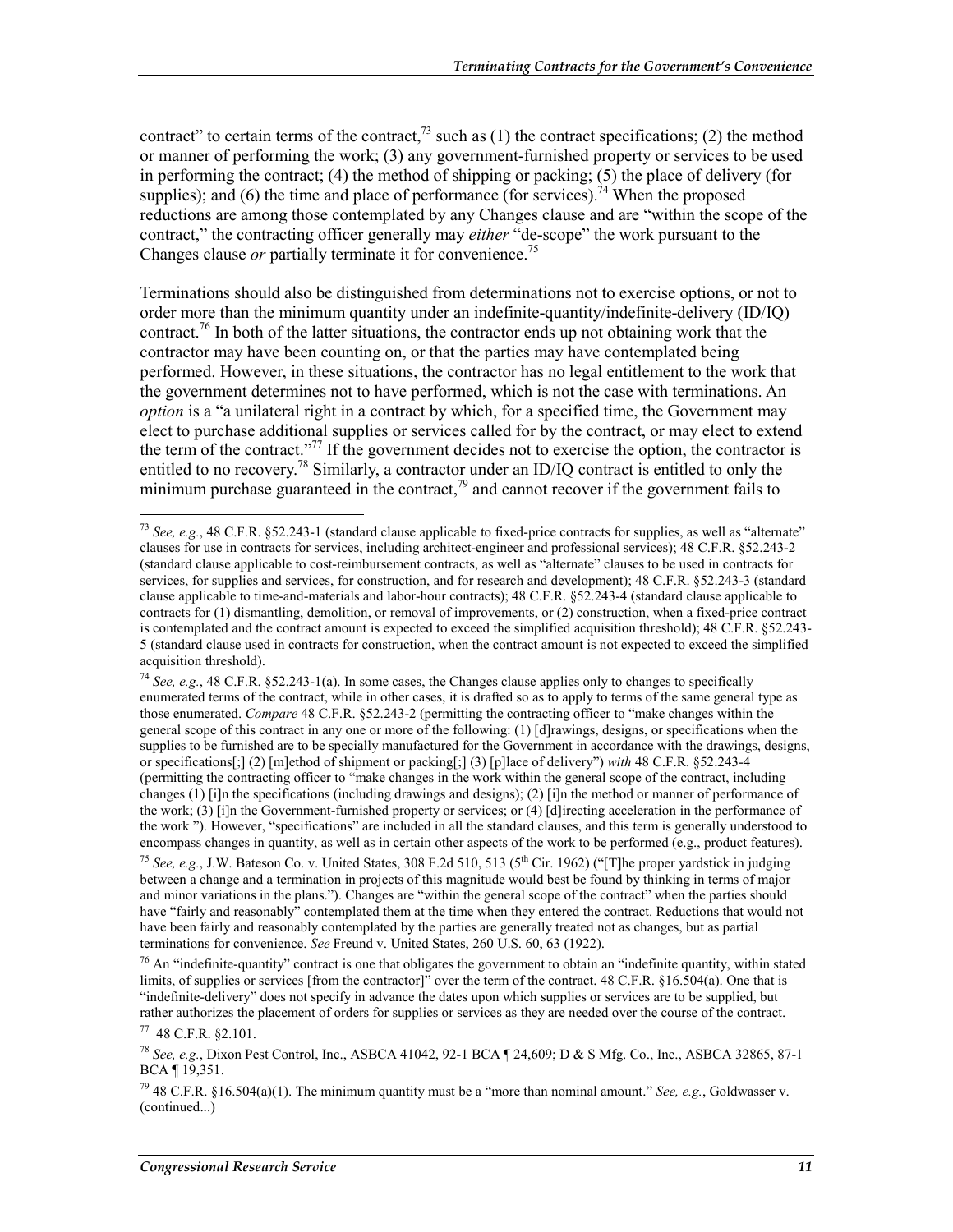make purchases in excess of the minimum.<sup>80</sup> In contrast, when the government wholly or partially terminates a contract for convenience, the government is taking away work that the contractor is legally entitled to perform, and the contractor is potentially entitled to a termination settlement or other remedy.

# **Government Liability in the Event of Termination for Convenience**

The questions and answers in this section focus upon the government's potential liability in the event of a termination for convenience. It begins by addressing how termination settlements are typically arrived at and what they may include before discussing the circumstances in which the government could potentially face liability for breach as a result of the exercise of its contractual and/or inherent right to terminate for convenience.

#### **How Is a Termination Settlement Arrived At?**

When the government exercises its right to terminate, it is typically obligated, pursuant to the terms of the contract, to pay the contractor for certain costs, discussed below (see "What Could a Termination Settlement Include?"). This payment is commonly referred to as a "termination settlement," and the contract generally also prescribes the procedures for arriving at the termination settlement. The standard termination clauses prescribed by the Federal Acquisition Regulation (FAR) generally require the contractor to submit a "final termination settlement proposal" to the contracting officer within one year from the effective date of the termination (or any longer period granted by the contracting officer).<sup>81</sup> This proposal can form the basis for an agreement between the contractor and the contracting officer regarding all or part of the amount to be paid because of the termination.<sup>82</sup> However, if the contractor fails to submit a proposal within the requisite time period, the contracting officer may determine the amount, if any, due to the contractor and pay it. $^{83}$  Similarly, if the contractor and the contracting officer fail to agree on the "whole amount" to be paid, the contracting officer may determine the amount based upon certain factors specified in the contract (e.g., the price for any completed work that has not already been paid for, costs incurred in performing the terminated work).<sup>84</sup> Such determinations constitute "final decisions" of the contracting officer, and may be appealed pursuant to the

<sup>(...</sup>continued)

United States, 325 F.2d 722 (Ct. Cl. 1963) (contract with a minimum quantity of \$100 compared to estimated price of \$40,000 "would have been a one-sided bargain, bordering upon lack of mutuality"); Tennessee Soap Co. v. United States, 126 F. Supp. 439 (Ct. Cl. 1954) (a \$10 minimum order was nominal and thus insufficient).

<sup>80</sup> *See, e.g.*, Bliss Co. v. United States, 74 Ct. Cl. 14 (1932) (government not liable for losses due to the contractor's plant being idled for lack of orders); Alta Constr. Co., PSCBA 1395, 87-2 BCA ¶ 19,720 (government's awarding orders to a competitor of the contractor does not give rise to a breach of contract claim).

<sup>81</sup> *See, e.g.*, 48 C.F.R. §52.249-2(e). The one-year limitation has been found not to apply in cases of constructive termination for convenience. *See, e.g.*, Earth Property Servs., Inc., ASBCA 36764, 91-2 B.C.A. ¶ 23,753.

<sup>82</sup> *See, e.g.*, 48 C.F.R. §52.249-2(f).

<sup>83</sup> *See, e.g.*, 48 C.F.R. §52.249-2(e).

<sup>84</sup> *See, e.g.*, 48 C.F.R. §52.249-2(g).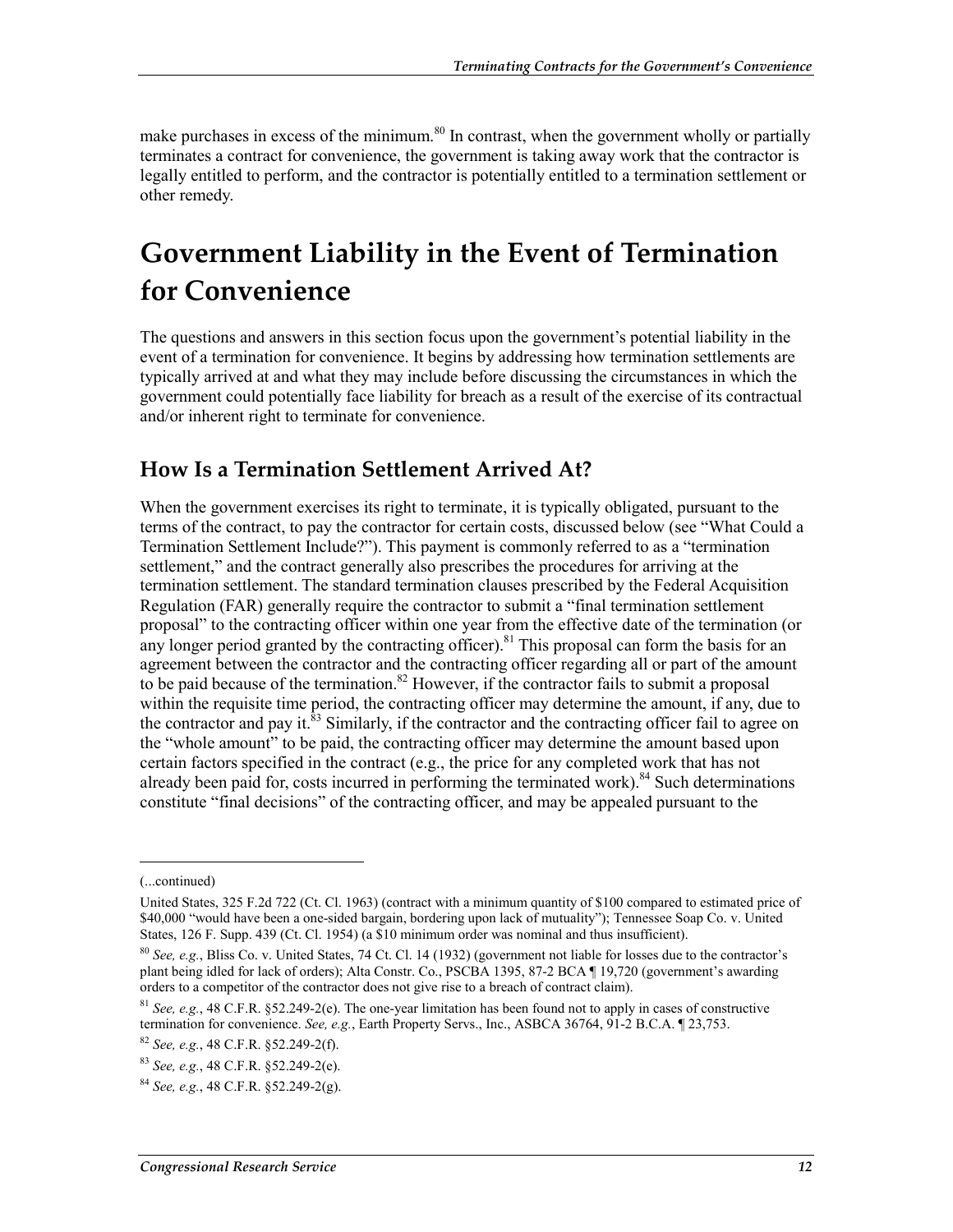contract's Disputes clause, so long as the contractor submitted a final termination settlement proposal within the requisite time period.<sup>85</sup>

Any settlement agreement reached by the parties modifies the contract,<sup>86</sup> and is generally binding upon them. $87$ 

### **What Could a Termination Settlement Include?**

The standard Termination for Convenience clauses in federal procurement contracts also generally address the specific components of any settlement between the government and the contractor for claims arising from a total or partial termination. These components can vary depending upon the terms of the contract, but generally include (1) payment for work already performed, but not yet paid for; (2) costs incurred in anticipation of performance; (3) costs arising from the termination and settling the termination; and (4) some recovery for profit, in the case of fixed-price contracts, or recovery of award or incentive fees, in the case of cost-reimbursement contracts.<sup>88</sup> A "fixed-price contract" is a contract whereby the contractor agrees to supply certain supplies or services to the government at a predetermined price, while a "cost-reimbursement contract" is one that provides for the government to pay the contractor allowable costs incurred in performing the contract up to a total cost specified in the contract.<sup>89</sup>

Because of this focus upon costs, termination has frequently been described as effectively converting fixed-price contracts into cost-reimbursement contracts, $90$  and the cost principles and procedures from Part 31 of the FAR—which typically apply only to cost-reimbursement contracts—generally govern "all costs claimed, agreed to, or determined" under the standard Termination for Convenience clauses.<sup>91</sup> The application of Part 31 is, however, subject to the

<sup>87</sup> As with any contract, exceptions would be made for agreements procured by fraud, misrepresentation, coercion, or a mistake that would make the agreement otherwise unenforceable. *See, e.g.*, Narragansett Machine Co., WDBCA 1557, 4 CCF 60433 (1947). In addition, the parties could provide for certain exclusions or reservations as part of the agreement. *See, e.g.*, Bell Aircraft Corp., ASBCA 4736, 59-2 B.C.A. ¶ 2,349.

<sup>88</sup> *See supra* notes 43 and 63.

1

<sup>90</sup> White Buffalo Constr., Inc. v. United States, 52 Fed. Cl. 1, 4 (2002) ("When a fixed-price contract is terminated for convenience, it is essentially converted into a cost reimbursement contract.").

<sup>91</sup> *See, e.g.*, 48 C.F.R. §52.249-3 (Termination for Convenience of the Government (Dismantling, Demolition, or Removal of Improvements)); 48 C.F.R. §52.249-5 (Termination for Convenience of the Government (Educational and (continued...)

<sup>85</sup> *See, e.g.*, 48 C.F.R. §52.249-2(*l*); R & D Mounts, Inc., ASBCA 17667, 74-2 B.C.A. ¶ 10,740 (contractor's failure to submit a settlement proposal within the requisite time period was fatal to its appeal). The Disputes clause establishes procedures for handling claims by the parties to a government procurement contract. *See* 48 C.F.R. §52.233-1. A "claim" is a "written demand or written assertion by one of the contracting parties seeking, as a matter of right, the payment of money in a sum certain, the adjustment or interpretation of contract terms, or other relief arising under or relating to th[e] contract." 48 C.F.R. §52.233-1(c).

<sup>86</sup> *See, e.g.*, 48 C.F.R. §49.001 ("*Settlement agreement* means a written agreement in the form of a contract modification settling all or a severable portion of a settlement proposal.") (emphasis in original).

<sup>89</sup> *See generally* CRS Report R41168, *Contract Types: Legal Overview*, by Kate M. Manuel. Costs are "allowable" if they are reasonable; allocable; comply with any applicable standards promulgated by the Cost Accounting Standards Board or, alternatively, generally accepted accounting principles and practices appropriate to the circumstances; are provided for by the terms of the contract; and meet any limitations set forth in Part 31 of the FAR. 48 C.F.R. §31.201-  $2(a)(1)$ -(5). A cost is "reasonable" if, "in its nature and amount, it does not exceed that which would be incurred by a prudent person in the conduct of competitive business." 48 C.F.R. §31.201-3(a). Costs are "allocable" if they were incurred specifically for the contract; benefit both the contract and other work, and can be distributed to them in reasonable proportion to the benefits received; or are necessary to the overall operation of the business. 48 C.F.R.  $§31.201-4(a)-(c).$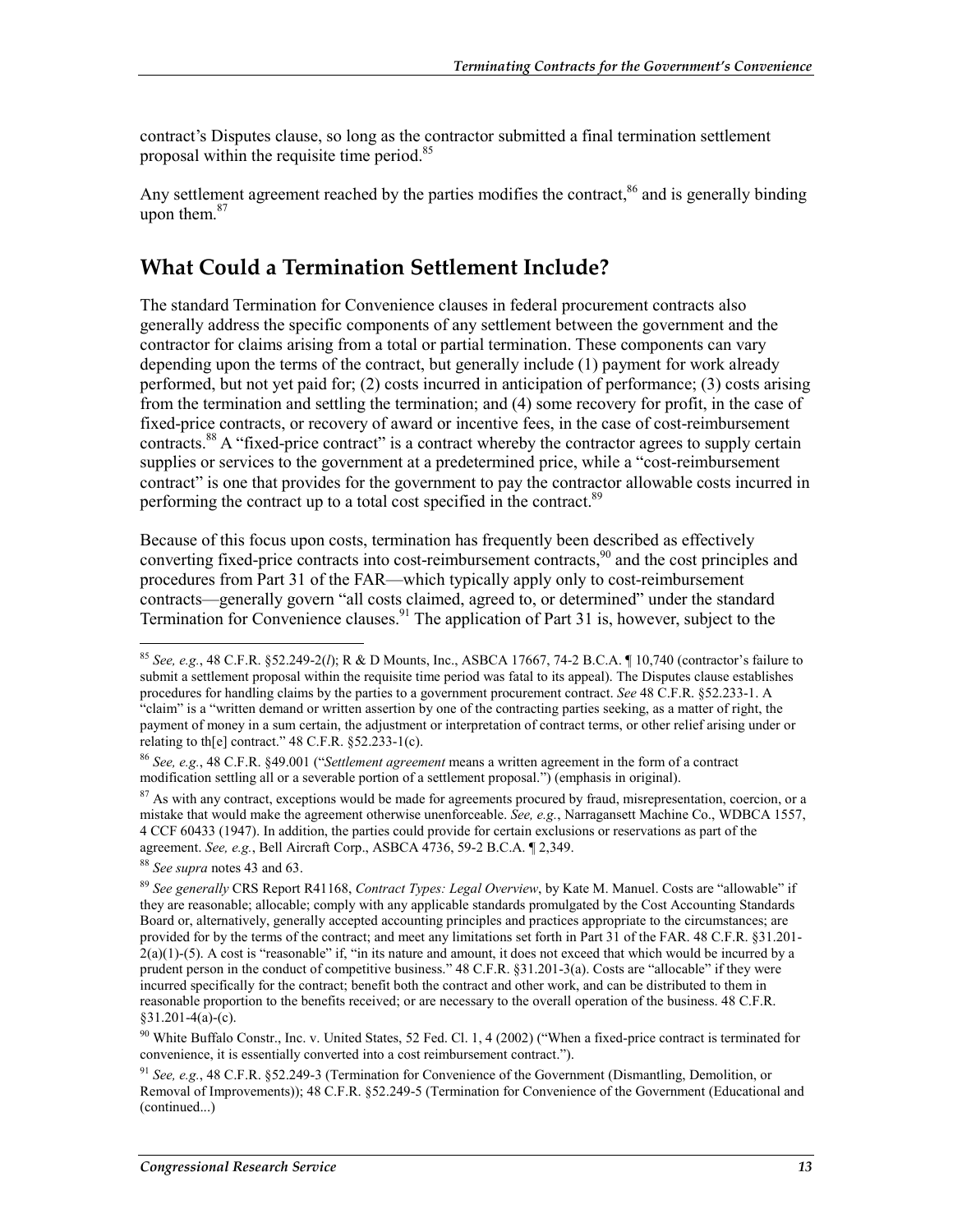general principle that the purpose of a termination settlement is to "fairly compensate" the contractor<sup>92</sup> (i.e., the cost principles will not necessarily be strictly applied).<sup>93</sup> Part 31 specifically contemplates the following costs as potentially allowable (i.e., included in settlements under the government contract to which it is allocable)<sup>94</sup> when a contract is wholly or partially terminated:

- *common items*: the costs of items "reasonably usable on the contractor's other work" if these items could not be retained at cost without the contractor sustaining a loss:<sup>95</sup>
- *costs continuing after termination*: costs which cannot be discontinued immediately after the termination "[d]espite all reasonable efforts by the contractor": 96
- *initial costs*: nonrecurring labor, material, and related overhead costs incurred in the early part of production as a result of factors such as training, lack of familiarity with the product, or excess spoilage due to inexperienced labor; and preparatory costs incurred in preparing to perform the terminated work, such as initial plant rearrangement and alterations and production planning.<sup>97</sup>
- *loss of useful value* of special tooling, machinery and equipment, provided that the items are not "reasonably capable of use" in the contractor's other work, and the government's interest is protected;<sup>98</sup>
- *rental under unexpired leases*, minus the residual value of such leases, provided that the amount of rent claimed does not exceed the reasonable use value of the property, and the contractor makes "all reasonable efforts" to terminate or otherwise reduce the cost of the lease;<sup>99</sup>
- *alterations of leased property*: alterations and reasonable restorations required by the lease, when the alterations were necessary for performing the contract:<sup>100</sup>
- *settlement expenses*: accounting, legal, clerical, and similar costs reasonably necessary for preparing settlement claims and for termination and settlement of subcontracts; reasonable costs for the storage, transportation, protection, and disposition of property acquired or produced for the contract; and indirect costs related to salary and wages incurred as settlement expenses in relation to the foregoing; $^{101}$  and

 $\overline{a}$ 

<sup>(...</sup>continued)

Other Nonprofit Institutions)); 48 C.F.R. §52.249-6 (Termination (Cost-Reimbursement)).

<sup>92</sup> *See* 48 C.F.R. §49.113; 48 C.F.R. §49.201(a).

<sup>93</sup> *See* 48 C.F.R. §49.201(a) ("The use of business judgment, as distinguished from strict accounting principles, is the heart of a settlement.").

<sup>94 48</sup> C.F.R. §2.101.

<sup>95 48</sup> C.F.R. §31.205-42(a).

 $96$  48 C.F.R. §31.205-42(b). In contrast, costs that continue after the effective date of the termination due to the contractor's "willful or negligent failure to discontinue" are unallowable. *Id*.

<sup>97 48</sup> C.F.R. §31.205-42(c).

<sup>98 48</sup> C.F.R. §31.205-42(d).

<sup>99 48</sup> C.F.R. §31.205-42(e).

 $100$  48 C.F.R. §31.205-42(f).

 $101$  48 C.F.R.  $831.205 - 42(g)$ .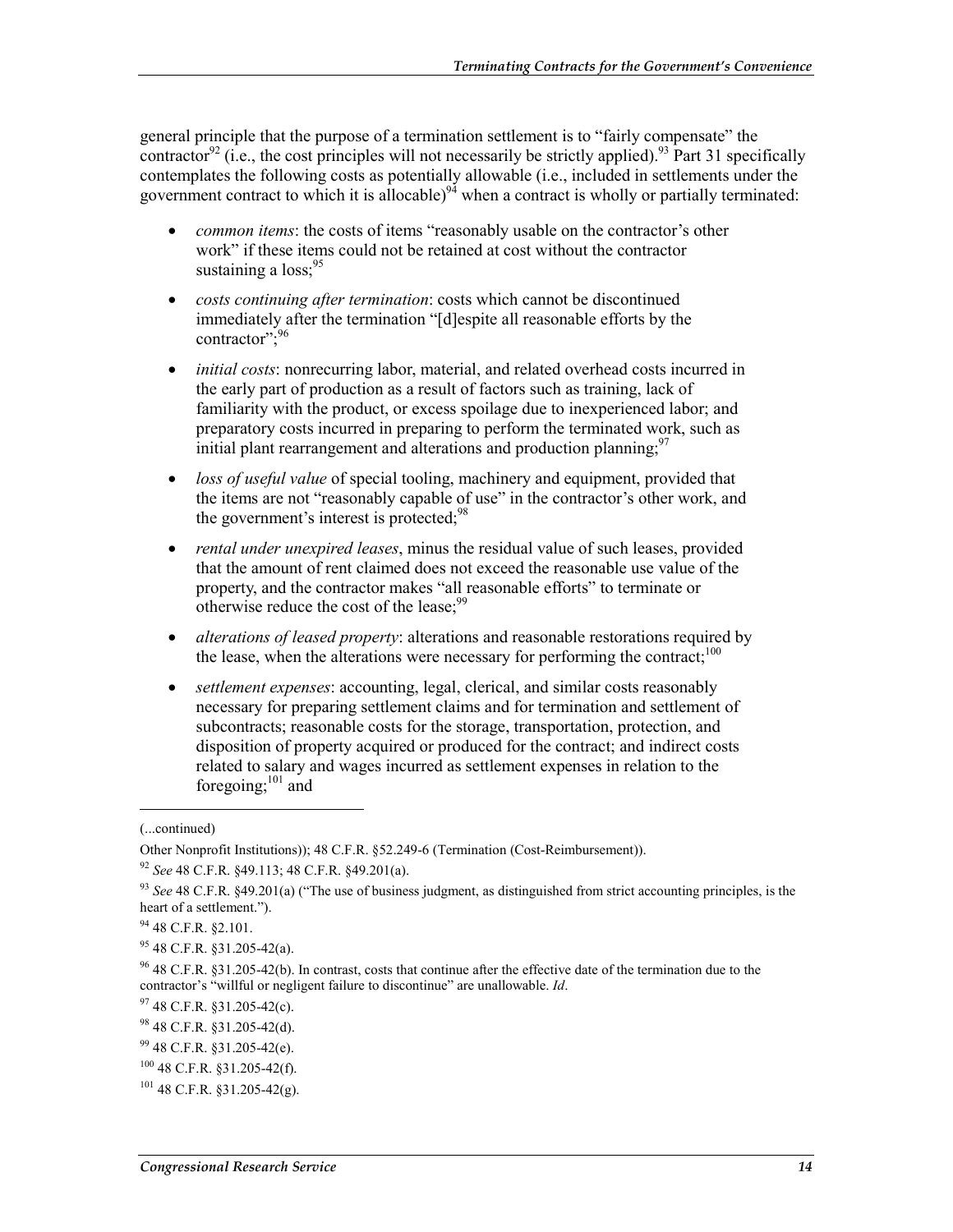• *subcontractor claims*, including the allocable portion of the claims common to the contract and the contractor's other work, as well as an "appropriate share" of the contractor's indirect expenses, provided that the amount allocated is "reasonably proportionate" to the relative benefits received and is otherwise consistent with Part 31 of the FAR.<sup>102</sup>

Other costs could potentially also be allowable, depending upon the circumstances, because "[t]he purpose of a termination settlement is to compensate a contractor fairly, ... and to make [the contractor] whole for costs incurred in performing the terminated work."<sup>103</sup>

#### **How Much Can a Termination Settlement Cost?**

The amount of any termination settlement can vary considerably, depending upon when in the course of the contract's performance the termination occurs and the costs that the contractor incurs as a result of the termination, among other factors. In some cases, contractors may be entitled to—or agree to—a "no cost" settlement.<sup>104</sup> In other cases, the amount of the settlement can be in the billions of dollars.<sup>105</sup> The settlement costs cannot, however, generally exceed the "contract price less payments otherwise made or to be made under the contract," $10^6$  and the Government Accountability Office (GAO) has found that potential termination costs are generally not, in themselves, so large as to justify continued performance of contracts which agencies might otherwise consider terminating.<sup>107</sup>

Because the costs of any termination settlement could potentially be high, and agencies are generally required to obligate or otherwise "reserve" funds to cover potential termination liability, the possibility of termination for convenience can significant affect agencies' financial management practices and other operations, even though the likelihood of terminating any particular contract is low.<sup>108</sup> (See "Why Must Agencies Generally Obligate or Reserve Funds for

<sup>102 48</sup> C.F.R. §31.205-42(h).

<sup>103</sup> Freedom Elevator Corp., GSBCA 7259, 85-2 B.C.A. ¶ 17,964.

<sup>104</sup> *See, e.g.*, Marianas Stevedoring & Dev. Co., Inc., ASBCA 18264, 73-2 B.C.A. ¶ 10,272 (finding that the parties' agreement, "whereby any costs generated by the termination would remain for the account of the party experiencing them in the first instance and any liability of one party to the other generated by the termination would be extinguished," was binding on the parties).

<sup>&</sup>lt;sup>105</sup> See Gov't Accountability Office, Defense Acquisitions: Termination Costs Are Generally Not a Compelling Reason to Continue Programs or Contracts That Otherwise Warrant Ending, GAO-08-379, Mar. 2008 (noting that the total settlement for the termination of the contract for the Crusader field artillery system was \$1.66 billion, while that for the Tri-Service standoff attack missile was \$2.4 billion). These figures are given in current, not constant, dollars.

<sup>&</sup>lt;sup>106</sup> 48 C.F.R. §49.207 ("The total amount payable to the contractor for a settlement, before deducting disposal or other credits and exclusive of settlement costs, must not exceed the contract price less payments otherwise made or to be made under the contract."). *See also* Solar Turbines, Inc. v. United States, 23 Cl. Ct. 142, 149 (1999) (applying the Limitation of Cost clause to preclude the contractor's recovery on a termination claim involving amounts in excess of the funds allotted to the contract on the grounds that the "ceiling is binding and is not linked in any way to the timing of any termination for convenience); Pickard & Burns Electronics, ASBCA 12736, 68-2 B.C.A. ¶ 7,149 (finding that the Limitation of Cost clause precluded recovery of termination costs in excess of the specified amount because the Termination clause committed the government to pay costs and expenses "reimbursable in accordance with this contract," and the Limitation of Cost clause is part of those terms).

<sup>107</sup> *See* Defense Acquisitions: Termination Costs Are Generally Not a Compelling Reason to Continue Programs or Contracts, *supra* note 105.

<sup>&</sup>lt;sup>108</sup> See, e.g., Gov't Accountability Office, NASA Needs To Better Assess Contract Termination Liability Risks and Ensure Consistency in Its Practices, GAO-11-609R, at 1, July 12, 2011 (reporting that, in FY2010, the National (continued...)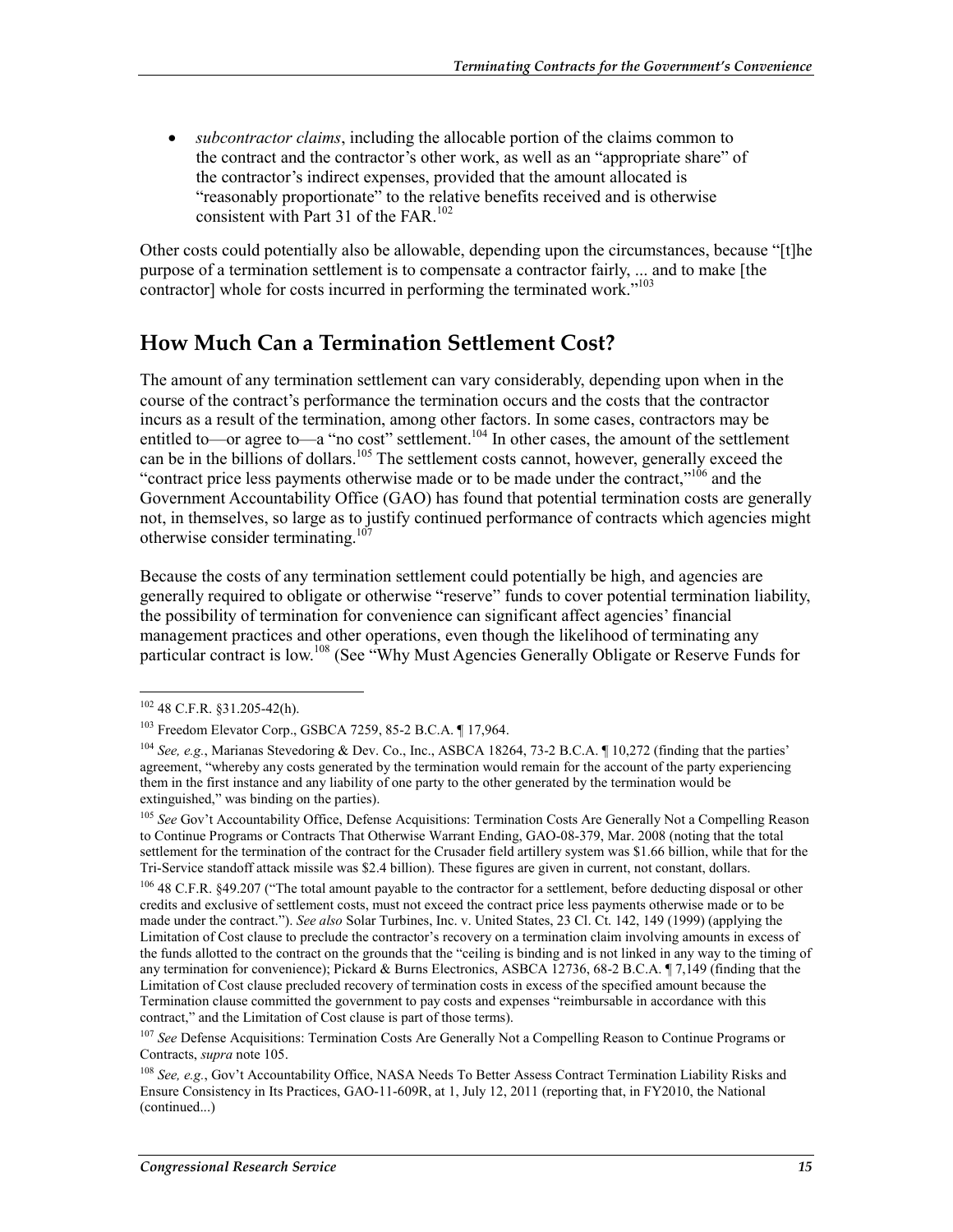Termination Liability?") However, in addition to generally being "capped" by the contract price, the amount of any termination settlement could also be limited by the operation of certain contract clauses, such as the Special Termination Cost clause included in certain Department of Defense Contracts.<sup>109</sup>

#### **Could the Government Ever Face Liability for Breach by Terminating for Convenience?**

As a general rule, the government does *not* face liability for breach of contract when it terminates a contract for convenience because the government's right to terminate for convenience is an express or implied term of the contract. (See "What Is the Basis for the Government's Right to Terminate for Convenience?") However, in certain narrow circumstances, the government could potentially face liability for breach because the termination for convenience is found to have been motivated by bad faith or to constitute an abuse of discretion.<sup>110</sup> The number of such cases is arguably limited by the difficulty of proving bad faith or an abuse of discretion on the government's part.111 Bad faith, in particular, "is an onerous charge that requires 'well-nigh irrefragable proof,"<sup>112</sup> and public officials are presumed to perform their duties correctly, fairly, in good faith, and in accordance with the laws and regulations.<sup>113</sup>

In certain cases, though, courts and boards of contract appeals have found breach when the government exercises its right to terminate for convenience. Such cases generally involve situations where (1) the government entered the contract with the intent to terminate it,  $^{114}$  or (2) the government purported to terminate the contract for convenience after the contract expired in order to avoid liability under the contract.<sup>115</sup> These findings impliedly or expressly reflect fundamental principles of the common law of contracts. For example, in finding breach when the government entered the contract with the intent to terminate it, courts and boards have described the government's undisclosed intent to terminate as making a "mockery" of its purported assent to the contract.<sup>116</sup> Mutual agreement by the parties is fundamental to any contract. Similarly, in

<sup>(...</sup>continued)

Aeronautics and Space Administration terminated 28 of 16,343 contracts and orders, for a termination rate of about 0.17%); Defense Acquisitions, *supra* note 105, at 8 (reporting that in FY2006, the Defense Contract Management Agency's Terminations Center processed about 600 terminations, only 10% of which involved terminated items valued at more than \$1 million).

<sup>&</sup>lt;sup>109</sup> *See generally* 48 C.F.R. §249-7000(c) ("The Contractor agrees to perform this contract in such a manner that the Contractor's claim for special termination costs will not exceed \$\_\_\_\_. The Government shall have no obligation to pay the Contractor any amount for the special termination costs in excess of this amount.").

<sup>110</sup> *Krygoski Constr. Co.*, 94 F.3d at 1541 ("When tainted by bad faith, or an abuse of contracting discretion, a termination for convenience causes a breach.").

<sup>111</sup> *See, e.g.*, Kalvar Corp. v. United States, 543 F.2d 1298 (Ct. Cl. 1976).

<sup>112</sup> Knotts v. United States, 121 F. Supp. 630 (Ct. Cl. 1954).

<sup>113</sup> *See, e.g.*, Librach v. United States, 147 Ct. Cl. 605 (1959).

<sup>114</sup> *See, e.g.*, Salsbury Indus. v. United States, 905 F.2d 1518, 1521 (Fed. Cir. 1990) ("When the government contracts with a party knowing full well that it will not honor the contract, it cannot avoid a breach claim by adverting to the termination for convenience clause."); Caldwell & Santmyer, Inc. v. Glickman, 55 F.3d 1578 (Fed. Cir. 1995) (same); Tamp Corp., ASBCA 25692, 84-2 B.C.A. ¶ 17,460 (same).

<sup>115</sup> *See, e.g.*, *Maxima Corp.*, 847 F.2d 1549 (government asserted its right to terminate after the contract had expired in order to avoid liability for its failure to make the minimum purchase required under the contract).

<sup>116</sup> Tamp Corp., ASBCA 25692, 84-2 B.C.A. ¶ 17,460. *See also* Travel Centre v. Gen. Servs. Admin., GSBCA 14057, (continued...)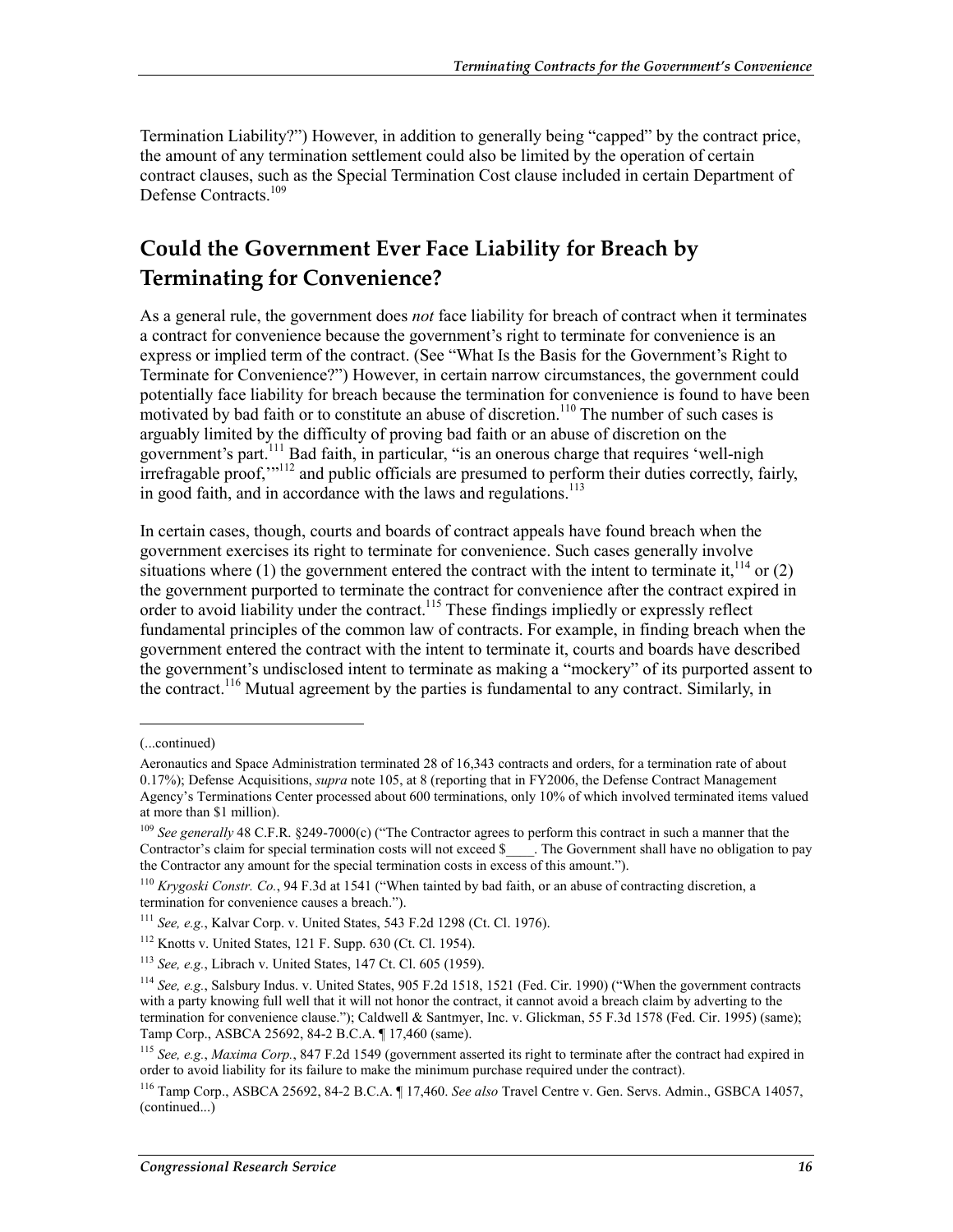finding that "retroactive terminations" constitute breach, courts and boards have emphasized that the government "may not use the standard termination for convenience clause to dishonor, with impunity, its contractual obligations."<sup>117</sup> In other words, the government's express or implied contractual right to terminate contracts for convenience expires with the contract, and cannot thereafter be asserted to avoid liability for the government's failure to perform as required during the term of the contract.

### **Why Must Agencies Generally Obligate or Reserve Funds for Termination Liability?**

The Anti-Deficiency Act is a federal statute which generally prohibits the obligation of federal funds in excess of amounts actually appropriated under law.<sup>118</sup> As a result, when a federal agency enters into a contract, the agency must generally have sufficient funds to cover the cost of the contract, plus any liability that may arise if the agency chooses to terminate the contract before it expires. In the case of a typical single-year contract, the total recovery by the contractor may not exceed the contract price.<sup>119</sup> Therefore, it is generally not necessary for a federal agency to set aside funds for termination liability for single-year contracts, as the federal government's liability would always be within the amount required to pay for full performance under the contract.

However, where the contract gives the agency an option to renew, the contractor may have initial outlays that would not be recouped if the government chooses not to renew beyond the base period of the contract. In order to provide some security for the contractor in these situations, renewable (i.e., multiple year) contracts frequently contain provisions requiring the government to pay some form of "termination charge" in the event that a renewal option is not exercised.<sup>120</sup> Notably, in contrast with a typical single-year contract, here the government may be liable for more than the cost of performance under the contract from its inception up until the refusal to renew. Therefore, the Anti-Deficiency Act generally requires that an agency have sufficient funds

<sup>(...</sup>continued)

<sup>98-1</sup> B.C.A. ¶ 29,536 (1997), *recon. denied*, 98-1 B.C.A. ¶ 29,541 (finding that the government had breached the contract, which it purported to terminate for convenience, because the government had withheld crucial information demonstrating that the estimates of potential business on which the contractor based its proposal were vastly overstated, and the contract was "doomed to failure from the beginning").

<sup>117</sup> *Torncello*, 681 F.2d at 772. In *Torncello*, the government had entered a requirements contract for "on call" pestcontrol services at naval housing facilities. The court found that the government breached this contract by ordering lower-priced services from another vendor who had competed for the contract awarded to Torncello because the contract entitled Torncello to supply all the Navy's requirements for pest-control services at these facilities. The government attempted to avoid liability by asserting that it could have terminated the contract for convenience at any time, but it had not, in fact, so terminated. *Torncello* is sometimes construed as precluding agencies from terminating requirements contracts. However, this is arguably an over-expansive reading of the court's decision, and *Torncello*'s holding was subsequently limited by the decision of the U.S. Court of Appeals for the Federal Circuit in *Krygoski Construction Co. v. United States*. While not addressing a requirements contract, the *Krygoski* court read *Torncello* as holding only that the government cannot terminate a contract for convenience in bad faith. *See supra* note 114.

<sup>118 31</sup> U.S.C. §1341.

<sup>119 48</sup> C.F.R. §49.207 ("The total amount payable to the contractor for a settlement, before deducting disposal or other credits and exclusive of settlement costs, must not exceed the contract price less payments otherwise made or to be made under the contract").

<sup>120</sup> For more on the differences between multiyear and multiple year contracts, see *supra* note 68 and accompanying text.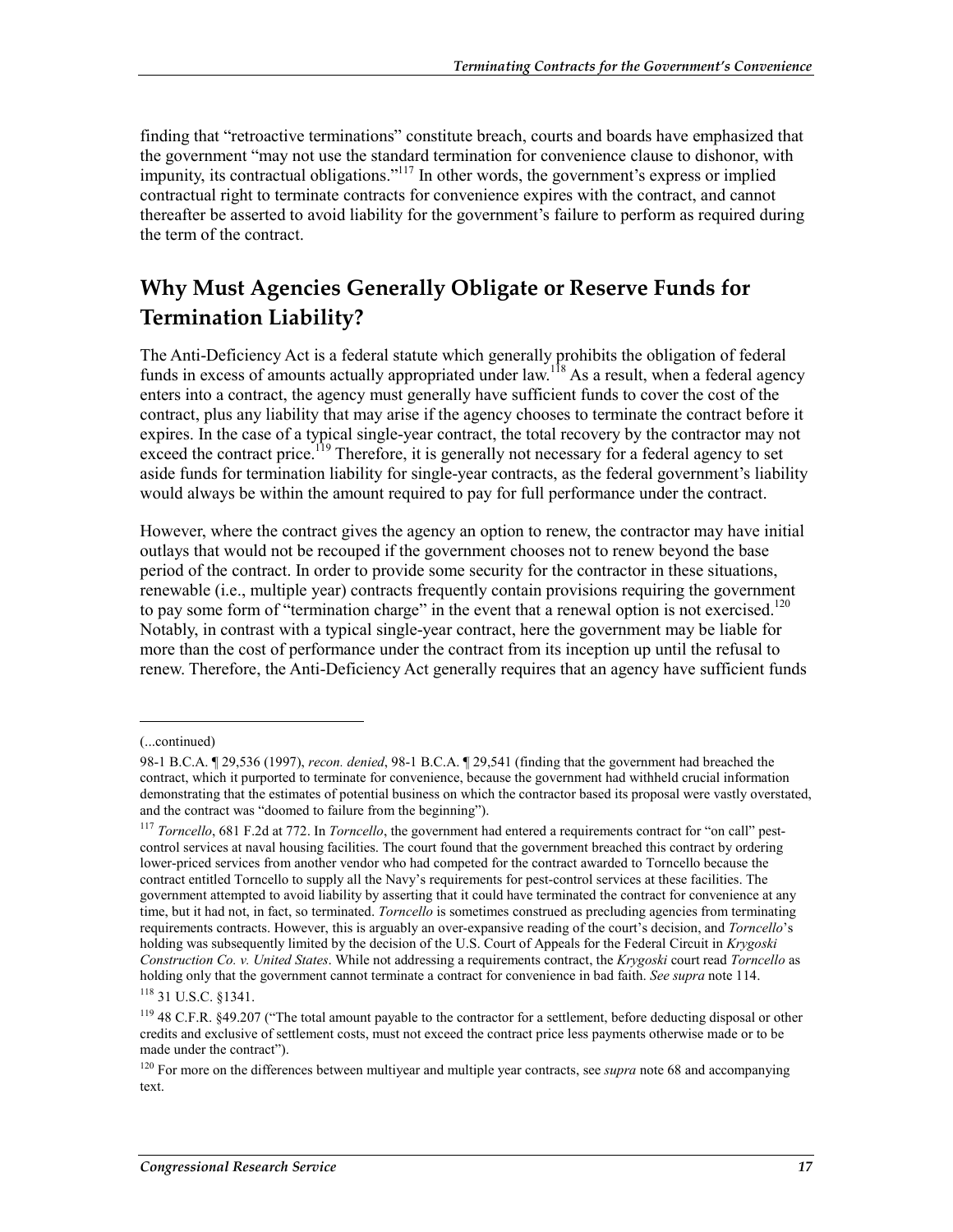to cover any such termination charges, in addition to the price of one year of performance under the contract, before entering into such a contract.<sup>121</sup>

The required obligation of termination costs also arises in the context of multiyear contracts authorized under the Federal Acquisition Streamlining Act of 1994 (FASA),  $^{122}$  as amended, or other authority. Multiyear contracts are defined under FASA as contracts of up to five years in length.<sup>123</sup> Multiyear contracts are an exception to the Anti-Deficiency Act, but FASA imposes its own requirement to set aside termination costs. Specifically, FASA provides that civilian agencies may only enter into multiyear contracts if they *either* obligate the full cost of the contract over the entire term, *or* obligate the cost of the first year of the contract plus the estimated costs associated with any termination of the contract.<sup>124</sup>

Termination costs are generally obligated from the same fund under which the underlying contract would be funded. Consequently, if an agency were not required to obligate potential termination liability when entering into a contract, the purchasing power of a particular appropriation would be increased. To this end, exceptions to the general requirement to set aside funds for termination liability have been enacted by Congress. For example, Congress has previously specified that a particular federal agency "shall not be required to obligate funds for potential termination liability in connection with" specific programs.<sup>125</sup> Congress has also specifically appropriated or designated additional funds to cover potential termination liability.<sup>126</sup> In other cases, Congress has placed ceilings on the amount of termination liability that an agency may negotiate with a contractor. $127$ 

 $121$  B-174839, 62 Comp. Gen. 143 (Jan. 28, 1983) (finding that upon entering 5-year contract, with option to renew for additional 5-year periods for up to 20 years, Navy is required to record obligation of funds for costs of the base 5-year period plus any termination expenses for failure to renew).

<sup>122</sup> P.L. 103-355, 108 Stat. 3243 (1994).

 $123$  10 U.S.C. §§2306b-2306c (procurements of defense agencies); 41 U.S.C. §3903 (procurements of civilian agencies).

<sup>&</sup>lt;sup>124</sup> 41 U.S.C. §3903(b)(1). FASA's provisions regarding the multiyear contracts of defense agencies differ somewhat. *See generally* 10 U.S.C. 10 U.S.C. §§2306b-2306c.

<sup>125</sup> *E.g.*, Department of Defense Appropriations Act, 2001, P.L. 106-259, §8145, 114 Stat. 705 (Aug. 9, 2000) (exempting B-2 Link 16/Center Instrument Display/In-Flight Planner Program).

<sup>126</sup> *E.g.*, Department of Defense Appropriations Act, 2000, P.L. 106-79, §8147, 113 Stat. 1271 (Oct. 25, 1999) (appropriating \$300 million for F-22 program termination liability); John Warner National Defense Authorization Act for FY2007, P.L. 109-364, §812(f)(2)(A), 120 Stat. 2317 (Oct. 17, 2006) (authorizing Secretary of Defense to establish special reserve account to cover termination costs of major weapon systems in pilot program); 10 U.S.C. §7233(h) (authorizing termination liability for leases of vessels to be paid from amounts originally available for performance of the contract, amounts available for operation and maintenance of such vessels, or funds appropriated for costs).

<sup>127</sup> *E.g.*, Oceans Act of 1992, P.L. 102-587, §5223, 106 Stat. 5081 (Nov. 4, 1992) (capping termination liability for certain business services provided to the Coast Guard Support Center in Kodiak, Alaska, at \$842,047).